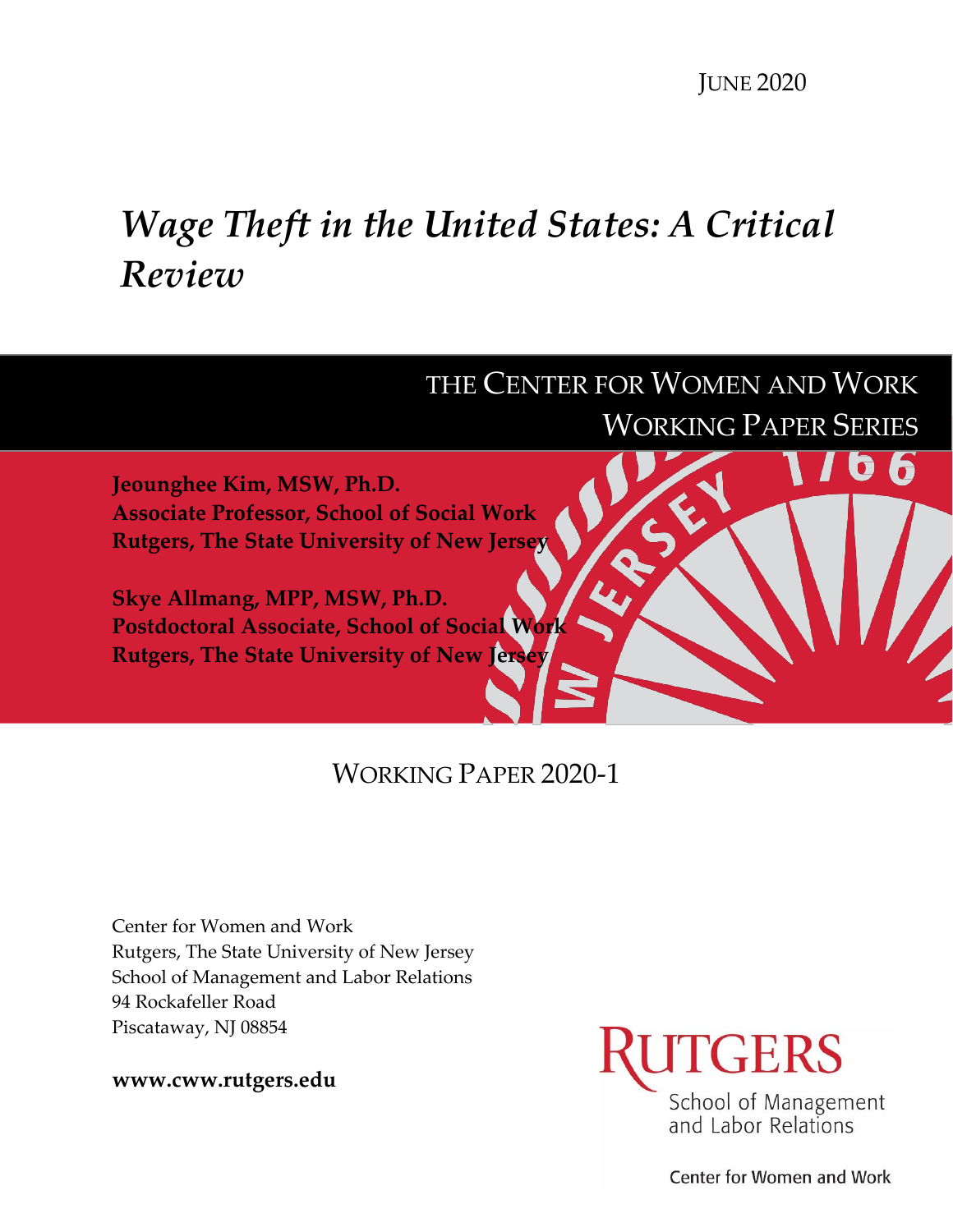Wage Theft in the United States: A Critical Review

Jeounghee Kim, MSW, Ph.D.

Associate Professor

Jeoung@ssw.rutgers.edu

Skye Allmang, MPP, MSW, Ph.D.

Postdoctoral Associate

sa1581@ssw.rutgers.edu

School of Social Work

Rutgers, the State University of New Jersey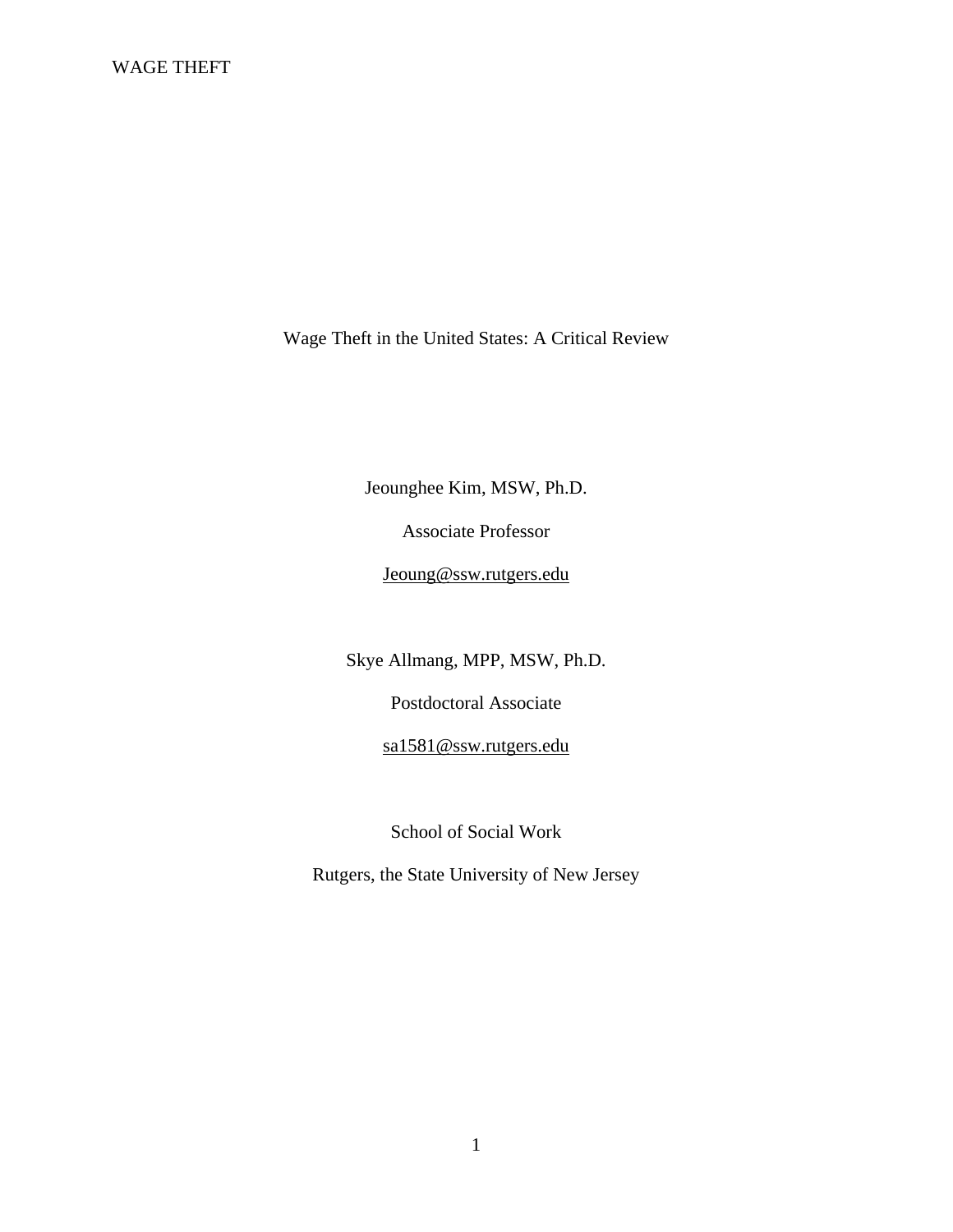# **Abstract**

Wage theft - the stealing of employees' wages and benefits by employers - is prevalent in the United States, with stolen wages and benefits are estimated to total billions of dollars per year. Building upon the recent increase in attention to the issue via advocacy, policy, and research efforts– and in light of the few comprehensive analyses of them – this paper critically reviews existing literature on the wage theft problem and policy interventions within the context of the deregulated labor market of the United States. It assesses the research and policy considerations that will be critical in bringing about national reform, given the persistent opposition from business groups and the efforts of the current federal administration. Lessons applicable to other countries are also drawn from this assessment.

*Keywords: Wage Theft, Employee Misclassification, Employment Laws, Neoliberal Labor Markets, Hour and Wage Law*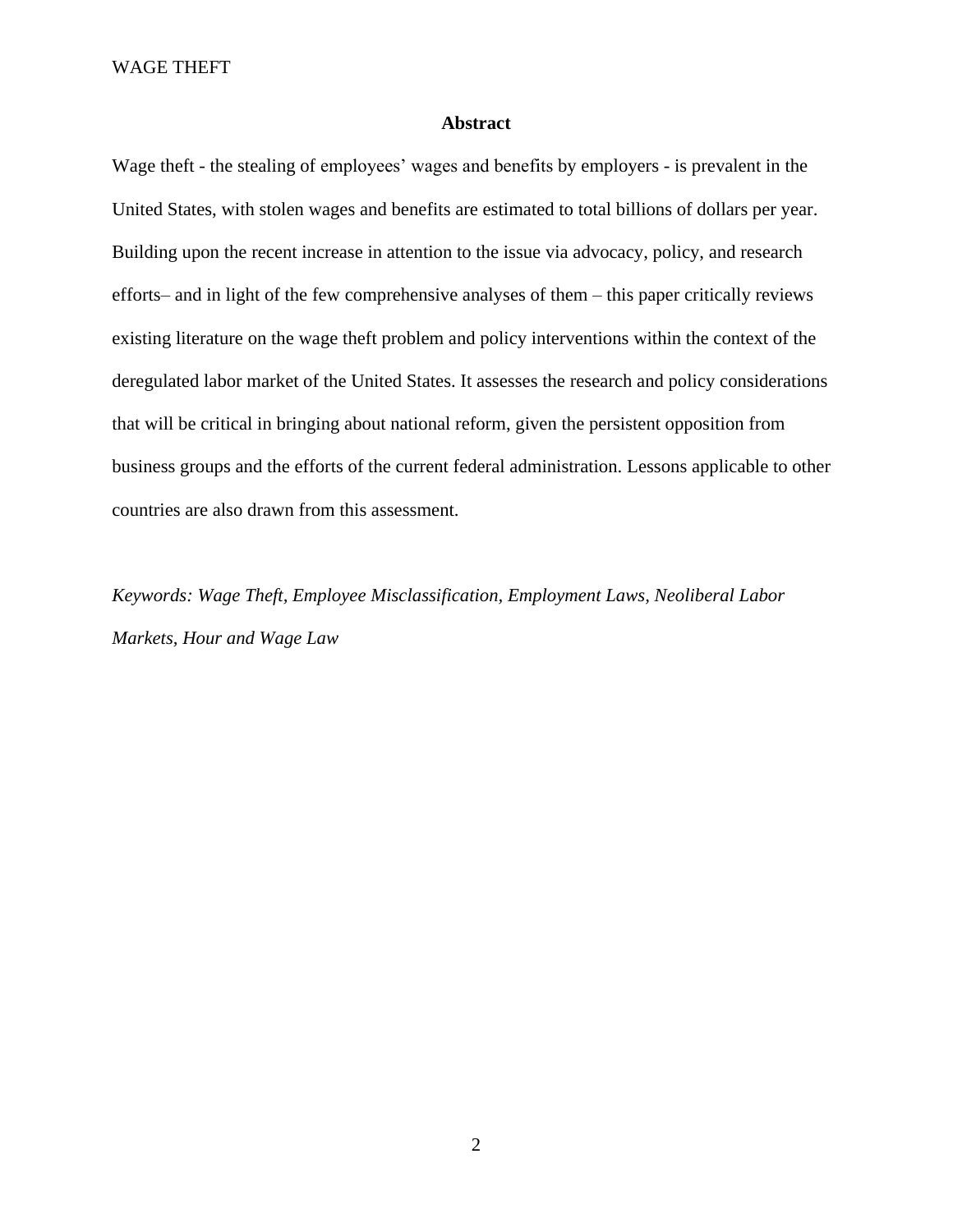# **1. Problem: The Stealing of Wages and Benefits**

Wage theft refers to employers' practices of not paying wages and benefits that their employees are legally entitled to. It occurs in countries around the world, including Australia (Clibborn and Wright, 2018), Brazil (Bingami and Barbosa, 2015), the United States (Bobo, 2008; Bernhardt et al., 2009), and the European Union countries (Franić, 2019). In the United States, it often results from violations of labour standards designed to ensure employees' rights and benefits. Wage theft takes many forms, but the most prevalent forms include paying less than the prevailing minimum wage (which in the United States is currently \$7.25, or higher in states with higher state minimum wage rates), not paying for overtime hours (for hours exceeding 40 hours per week for hourly-paid employees), and not paying for employment-based insurance programs such as Social Security and Medicare, unemployment insurance, and workers' compensation by misclassifying employees as independent contractors (Bobo, 2008). It is important to point out that wage theft is not only the stealing of employees' wages but also the stealing of employees' benefits by employers.

Although the prevalence of wage theft in the United States is difficult to estimate (Bernhardt et al., 2009), it is widespread particularly in certain low-wage industries such as construction, food services, retail, health care, accommodation, and online gig industries (U.S. Department of Labor [DOL], n.d.). The scales of lost wages and benefits are substantial. Employment tax violations represented more than \$91 billion of the gross tax gap (U.S. Department of Justice, 2018; U.S. Government Accountability Office [GAO], 2017). Studies that used a nationally representative household survey (i.e., the Current Population Surveys) reported that as much as 17% of low-wage workers experienced minimum wage violations, resulting in a loss of \$8 billion a year for workers (Cooper and Kroeger, 2017; Galvin, 2016). Cooper and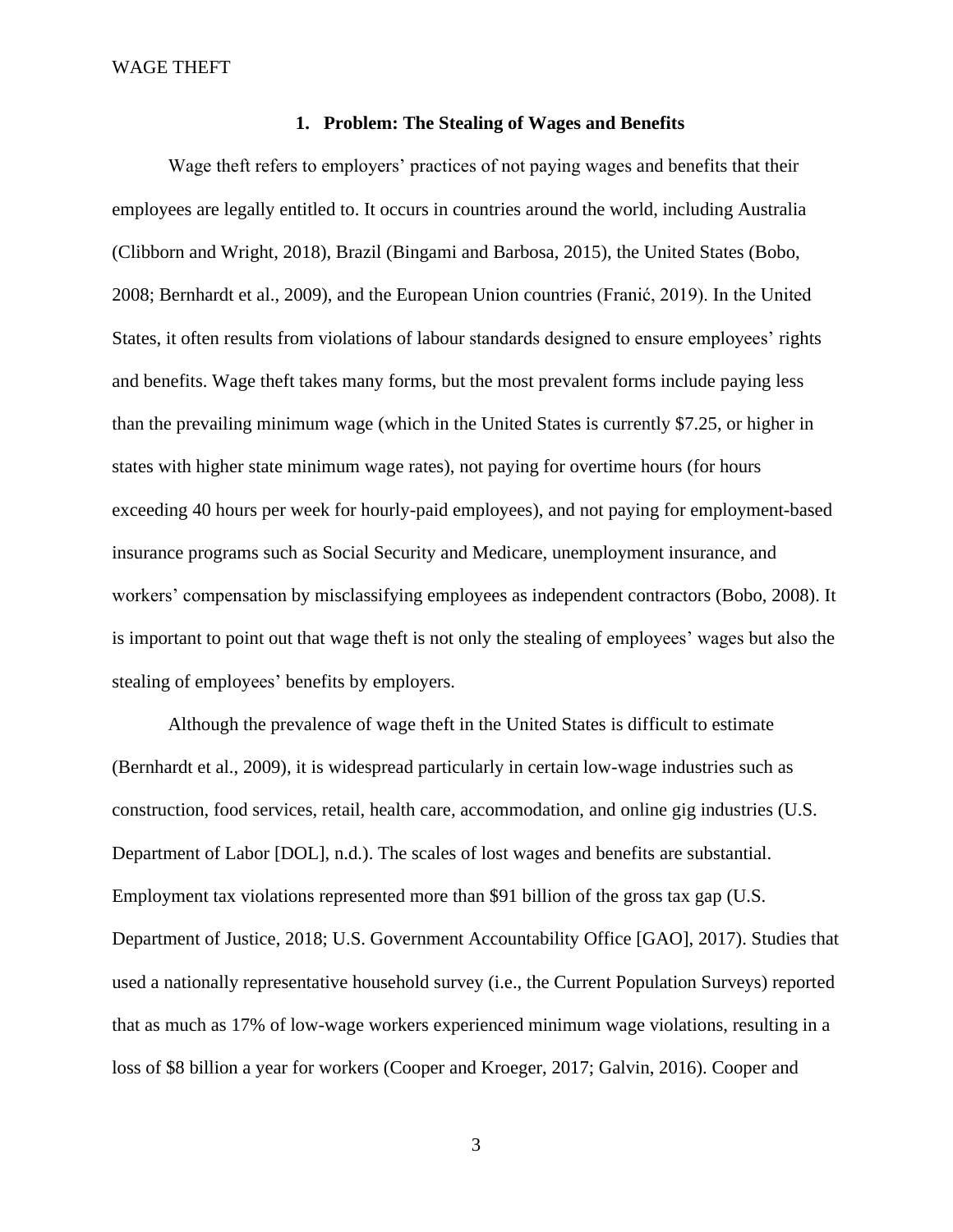Kroeger (2017) estimated that the amount of stolen wages in the United States was more than all the money stolen due to robbery, theft, larceny, and vehicle theft. A study that collected data from low-wage workers in New York City, Los Angeles, and Chicago revealed that nearly 76% of the workers who worked more than 40 hours in the previous week experienced overtime pay violations and that 26% had a minimum wage violation (Bernhardt et al., 2009).

Wage theft can have severe economic consequences for workers and their families, as victims are typically vulnerable immigrants or racial minorities in low-wage sectors. Workers can lose income and fall into poverty due to being paid less than the prevailing minimum wage and not receiving appropriate compensation for overtime work. In addition, they can lose out on benefits such as workers' compensation and unemployment insurance if misclassified as independent contractors (Eastern Research Group, 2014). Studies have also found that lack of enforcement of paid sick leave—a form of wage theft—is positively related to under-treatment of occupational injuries and the increased spread of illness among workers (Asfaw, Pana-Cryan, and Rosa, 2012; Peipins, Soman, Berkowitz, and White, 2012). Moreover, wage theft substantially reduces government tax revenues both for payroll tax and federal and state income taxes (Eastern Research Group, 2014). It has been argued that this practice accounts for stealing from taxpayers, as the victims and their families may eventually need to rely on publicly-funded welfare programs. It also allows unfair business advantages for companies that lower their labour costs illegally (Zwick, 2018).

In response to the growing awareness of the pervasiveness and magnitude of wage theft, there has been a recent increase in policy, advocacy, and research efforts to stop wage theft practices. Fueled by worker and community organizing and advocacy groups, many state and local governments across the country have enacted anti-wage theft policies, and researchers from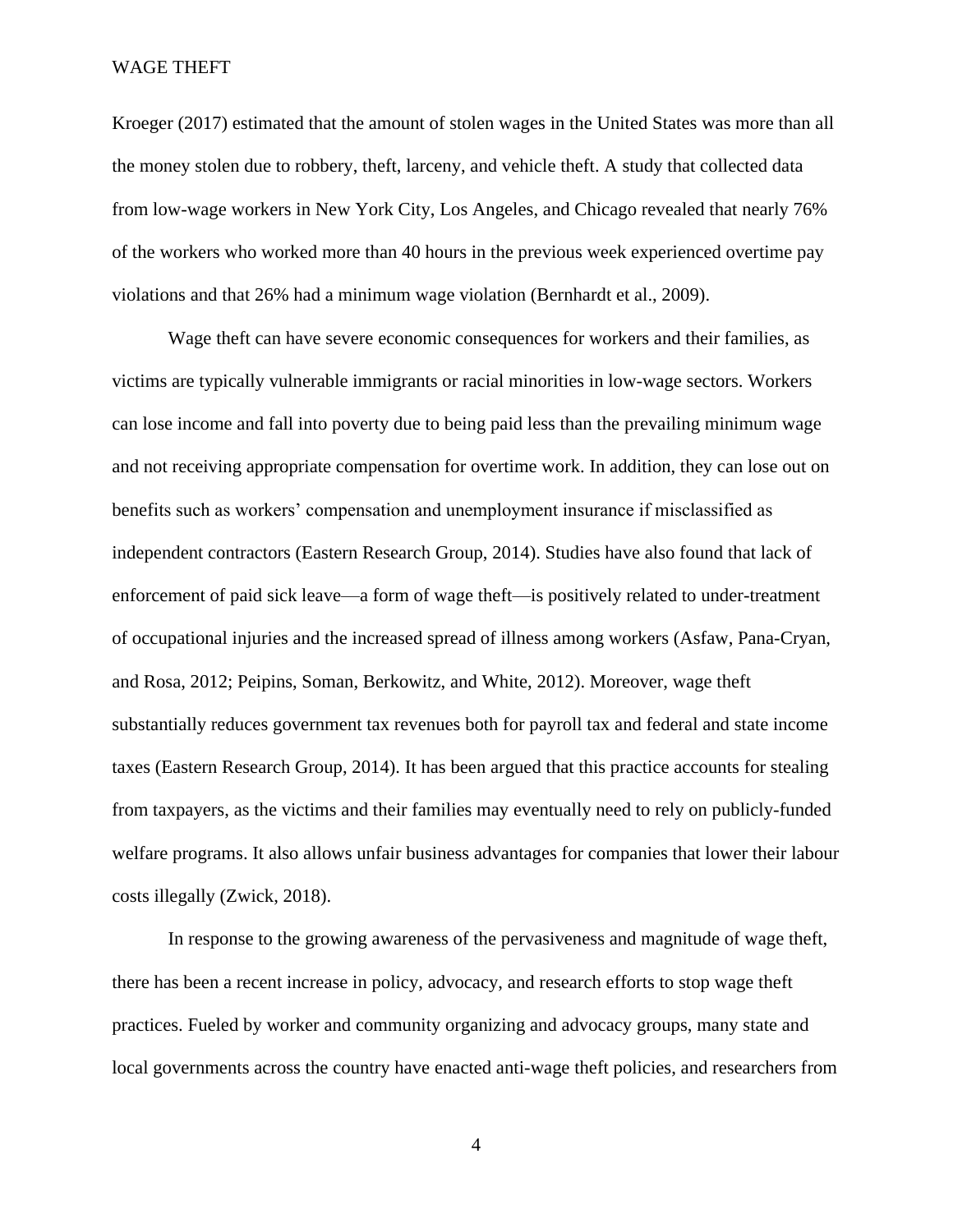many disciplines including law, political science, labour studies, and sociology have produced theoretical and empirical knowledge on the issue. Now, the United States is at a critical juncture in its efforts to fight wage theft, in part due to the knowledge accumulated from over a decade of interventions, which have led to and shaped the U.S. Senate bills introduced last year to curtail wage theft by amending the *federal* employment and labour policies (Congressional Research Service [CRS], 2019a, b). There are, however, few comprehensive and critical analyses of the U.S. wage theft problem and policy interventions, which are much needed to guide the direction of future policy and research efforts. Against this backdrop, we aim to provide a critical review of the problem and policy interventions as well as an assessment of the remaining research and policy work that is needed to aid national reform. As part of this review, we also draw lessons applicable to other countries.

# **2. Context: The U.S. Neoliberal Labour Market**

Wage theft in the United States needs to be contextualised in its neoliberal labour market, where labour standards and individual entitlements have been eroded via labour market deregulation. Although labour market deregulation has been observed around the countries in the global economy, the U.S. labour market, along with the UK and Canada, is more deregulated than labour markets in Western European countries (Peter, 2008). Rooted in the ideology that individuals should be responsible for their well-being and free from government intervention, neoliberalism endorses minimum government regulations and limited social duties for employers (Zwick, 2018). Distrust of government intervention in the United States has led to the devolution of regulatory responsibilities from the federal to local governments (McCarthy and Prudham, 2004). We discuss the broad labour market context within which wage theft practices are incentivised and perpetuated in the section below.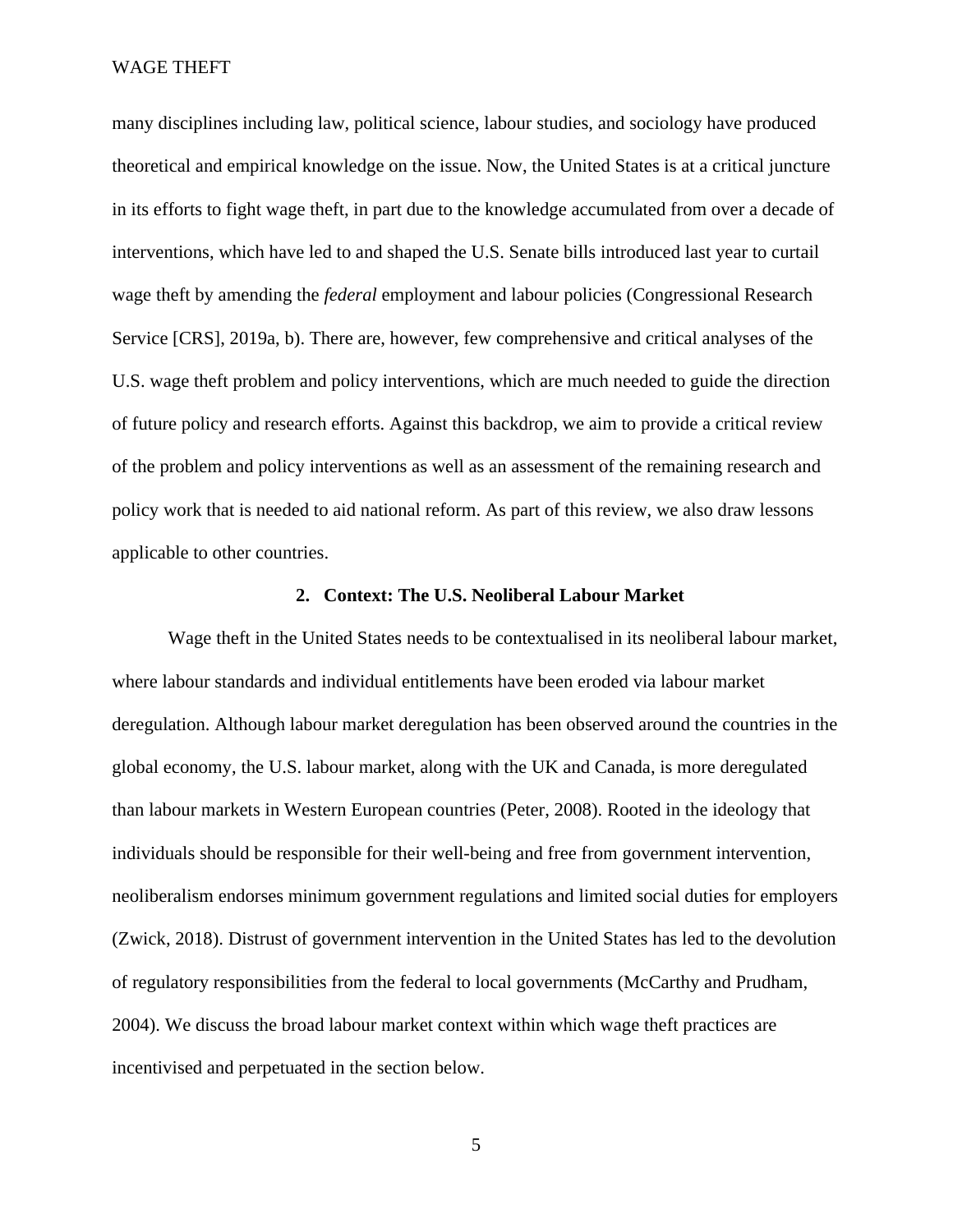# **2-1. Deregulated Labour Standards**

Of the many laws that govern labour standards in the United States, the following five are particularly relevant to wage theft, as they are designed to set the national minimum standards for wages and benefits for employees. First and foremost, the *National Labor Relations Act (NLRA)*, established in 1935, was intended to balance the power between the employers and employees by granting employees the right to organise unions and bargain collectively to improve wages, compensation, and working conditions. Second, the *Federal Insurance Contributions Act (FICA),* also established in 1935, created a federal insurance system to provide the basic income security for workers against loss of earnings related to retirement, disability, and illness. FICA established Social Security and Medicare taxes to fund the insurance system and mandate employers to withdraw the taxes from employees' wages and also to pay their shares of these taxes. Third, the *Fair Labor Standards Act (FLSA),* created in 1938, mandates national minimal standards for wages, overtime pay, and record-keeping for most private and public employers. According to the current version of the law, employees, unless exempt, should be paid at least \$7.25 per hour (or higher in states with higher minimum wage rates) for all the hours they work and be paid 1.5 times of their regular pay for hours exceeding 40 per week. While most employees are covered by the FLSA, some workers are excluded for the minimum wage protection or overtime pay regulation or both (DOL, 2009). Fourth, with the *Federal Unemployment Tax Act (FUTA)*, the U.S. federal and state governments established unemployment insurance for all employees who lose their jobs. Employers are required to pay FUTA taxes so that their employees can receive temporary wage replacement if unemployed (The Internal Revenue Service [IRS], 2018). Last, *state Workers' Compensation (WC)*, established between the early 1900s through 1949, pays for medical bills and part of lost wages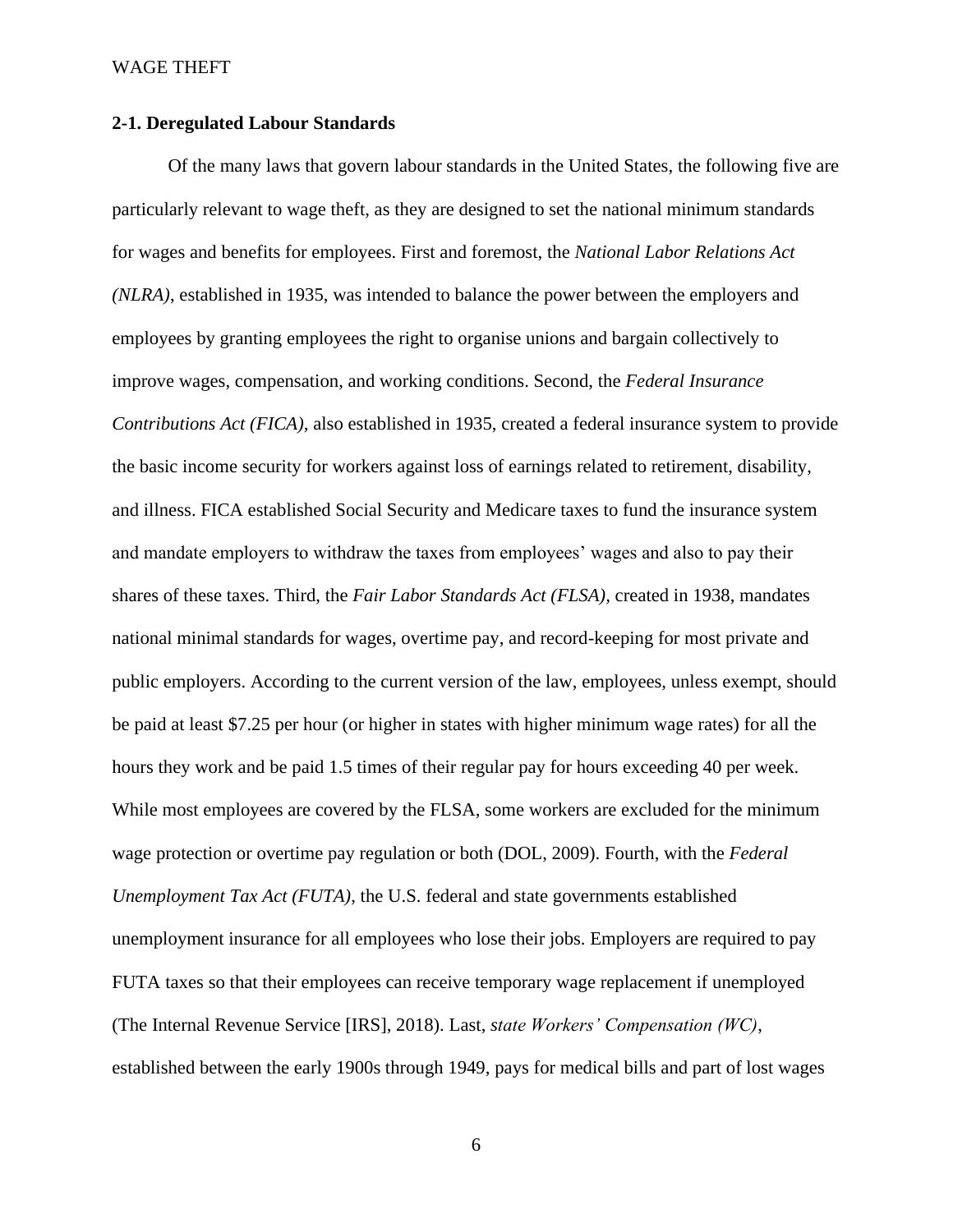when employees get injured or ill on the job in exchange for the right to file a lawsuit against their employees for damages.

During the post-war period, unions with the NLRA exercised their roles and power to increase workers' rights and benefits and helped to build the foundation of the middle class in the United States. Beginning in the 1980s and increasingly throughout the 1990s and onward, however, the emergence of economic globalization, advanced technology, and neoliberalism has profoundly altered the balance of power between capital and labour (Freeman, 2005; Peter, 2008). Companies have been given opportunities to outsource workers to lower-wage countries and open up new labour pools through immigration to increase labour market flexibility and lower labour costs (Appelbaum and Batt 2014). Government regulations that set minimum labour standards and workers' entitlement have been rolled back (Peck and Theodore, 2012). Workers' rights to unionise and collectively bargain have been consistently attacked; the federal minimum wage has been frozen for years; labour regulations have been modified with numerous exemptions and loopholes to favor businesses, and companies have been given more leeway to hire part-time and temporary workers and independent contractors, which allows them to avoid paying for employee benefits (Bosch, 2009; Kalleberg, 2008). At the same time, there have been increasing transfers of economic control and responsibilities from the federal government to states, and from governments to private markets (Campbell and Price, 2016). This decentralization and devolution of policy decision-making has set the stage for the proliferation of wage theft practices among businesses and employers.

# **2-2. Fissured Employment Relations**

Workers' rights and benefits in the United States are protected in large part based on their employee status. In recent decades, however, the employment relationships that grant workers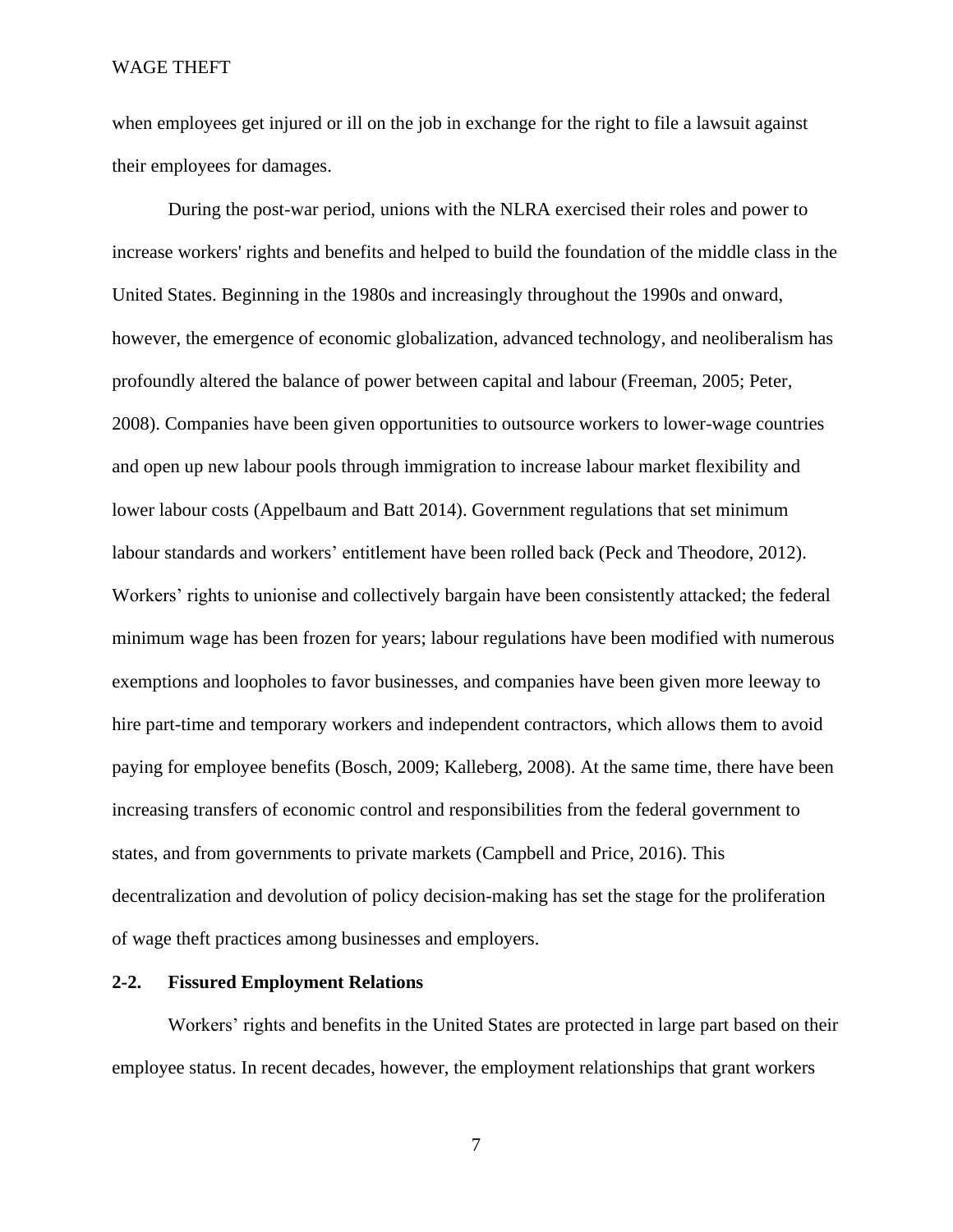employee status have become increasingly fissured-- that is, the extent to which employees are separated from their employers has grown (Kalleberg, 2008; Weil, 2011). Many companies, facing increased competition in the labour market, are incentivised to reduce labour costs, which is done by not paying or compensating workers according to the national minimum labour standards. Companies can also set up multi-tiered business arrangements, through subcontracting, franchising, third-party managing, that decentralise the employment relationship and make the relationship less transparent (Weil, 2011). The fissured employment relationship creates confusion and loopholes in identifying real employers. Companies are incentivised to find ways to misclassify their workers as independent contractors and avoid their legal responsibilities for the minimum labour standards due to the broad language of the five laws mentioned above (Bernhardt, Spiller and Theodore, 2013; Weil, 2011).

# **2-3. Increasingly Weakened Labour**

While the NLRA was intended to balance the power between employers and employees, the law has not been amended for many decades and has left many workers vulnerable to wage theft (Kalleberg, 2008). The Supreme Court, since 1959, has written into the NRLA an expanding preemption doctrine that essentially prevents states and cities from passing labour laws that involve the interpretation of a collective bargaining agreement or any issue that the courts believe Congress intends to leave to the free market (Galvin, 2019). Unlike the FLSA, which allowed states to enact stronger protections and higher minimum standards than the federal ones, the preemption doctrine prohibited state efforts to do anything similar in the field of labour law (Galvin, 2019).

There has also been a consistent attack against the labour unions that has resulted in a gradual decline in the level of unionization in the United States. At its peak in the 1940s and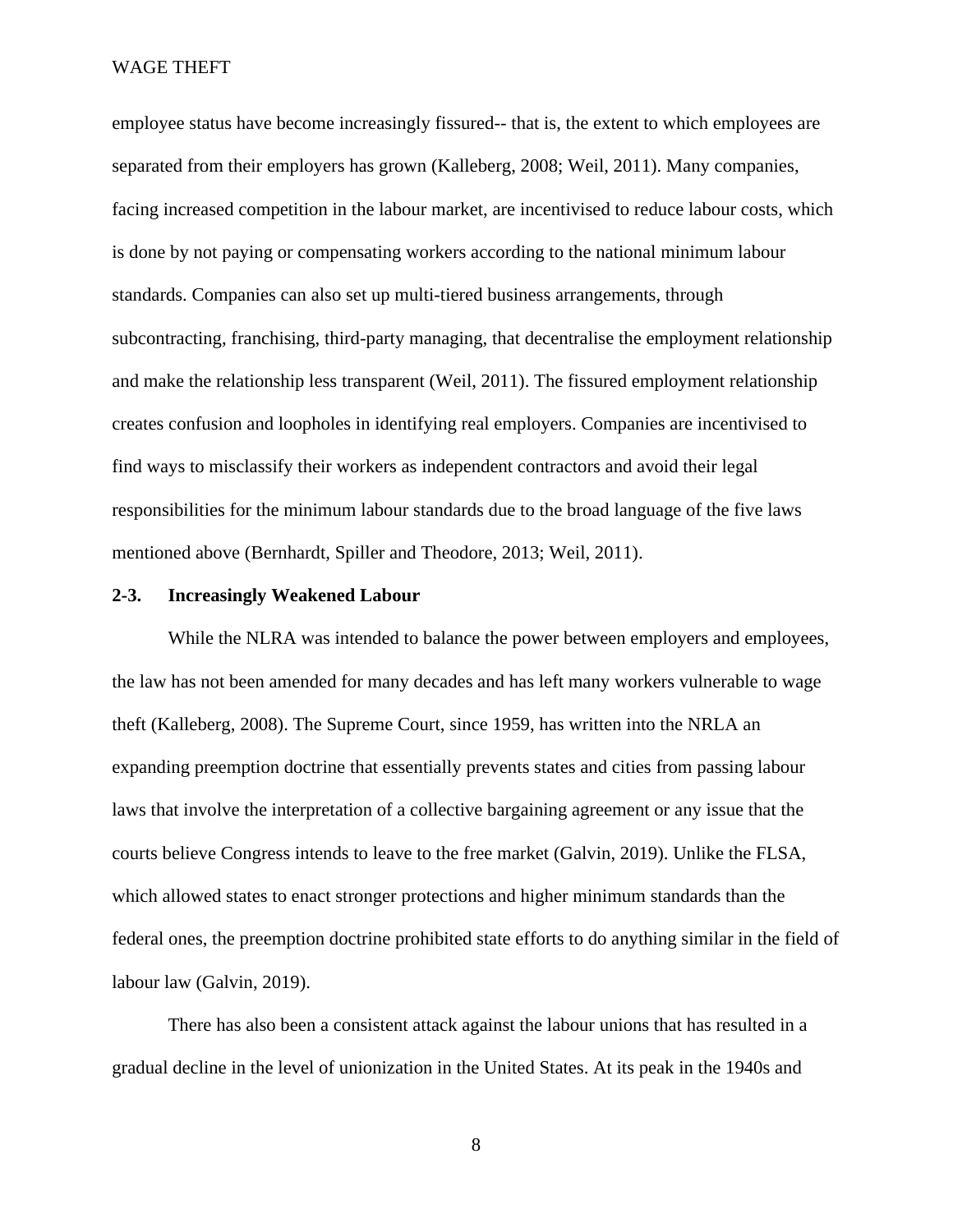1950s, a third of all workers were represented by unions and benefited from the upward pressure unions put on wages, hours, and other employment terms and conditions. By 2019, however, the percentage of all unionised workers had fallen to 10.3%, with only 6.2% unionised in the private sector (DOL, 2020). Unions are often thought to be one of the most effective vehicles for deterring wage theft, by helping to set and enforce labour standards in the low wage labour market. Workers covered by a union are half as likely to be the victims of minimum wage violations (Cooper and Kroeger, 2017). Therefore, the decline in unionization weakened labour power and minimised its intervention against employers' violations of labour standards.

# **3. Explanations: The Costs of Violations and Compliances**

Wage theft is, in essence, the violation of labour standards. Stealing wages from employees occurs through employers' violations of the hour and wage regulations of the FLSA. Stealing employees' benefits takes place by wrongfully classifying them as independent contractors and not paying taxes for Social Security and Medicare, unemployment insurance, workers' compensation on their behalf. Employers' motivations to violate the standards are largely determined by the costs of compliance as opposed to the costs of violations. A higher cost of violation and a lower cost of compliance are related to a lower prevalence of wage theft (Ashenfelter and Smith 1979; Sellekaerts and Welch, 1983). Below we explain these in more detail.

# **3-1. Low Costs of Violation**

Because the U.S. labour standards are not enforced rigorously, the chance of wage theft being detected is slim, so are the economic consequences for employers (Fine and Bartley, 2009; GAO, 1981, 2002; Weil, 2011). The two enforcement agencies - the Wage and Hour Division (WHD) of the U.S. Department of Labor (DOL) for the FLSA and the Internal Revenue Service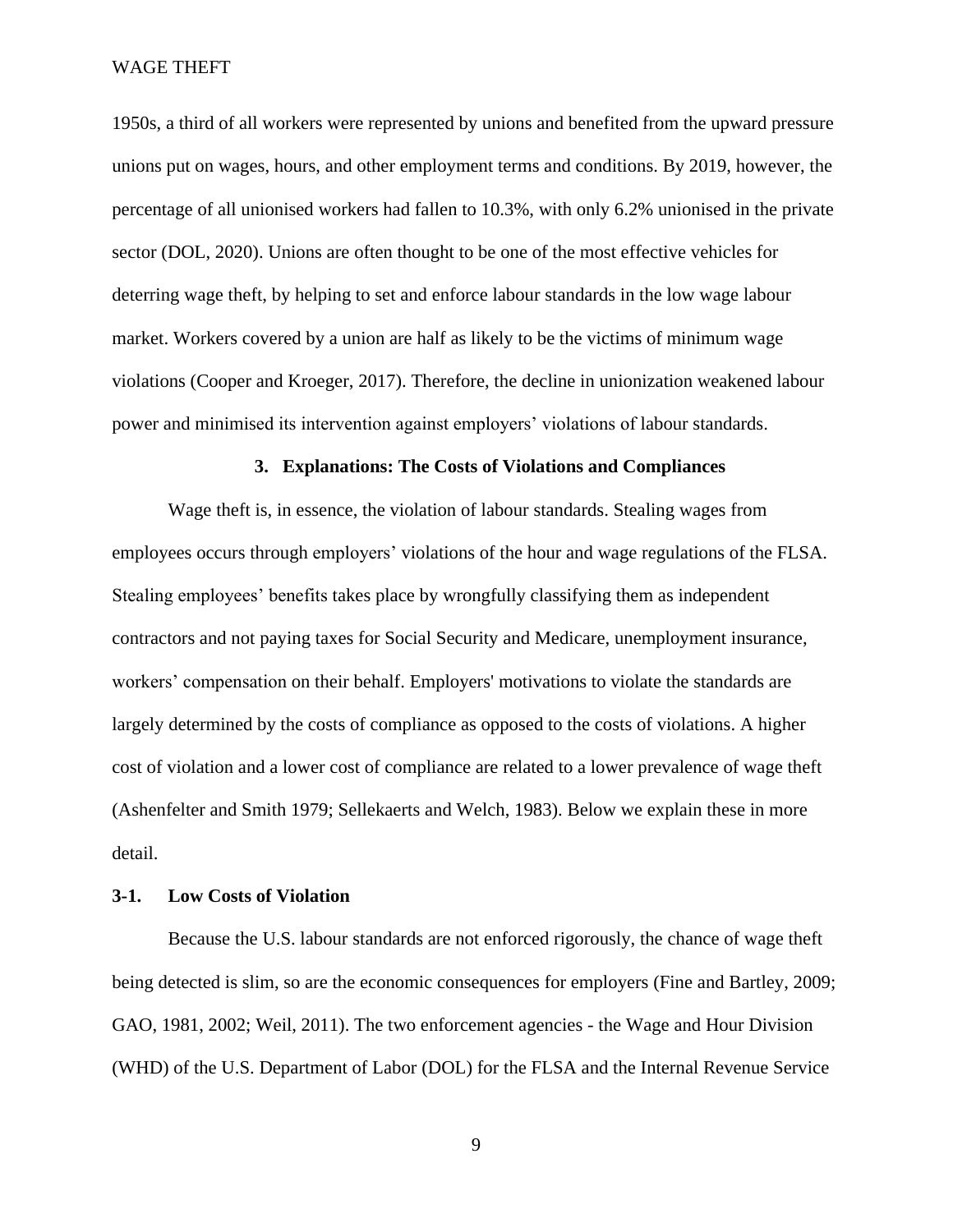(IRS) for employment tax laws - have limited funding and investigators to carry out their enforcement responsibilities and deter employers' wage theft (GAO, 1981, 2002, 2009). The combined budgets of all the labour agencies were around \$2 billion in 2018, which was far smaller than the \$24 billion budgets for two immigration enforcement agencies under the Department of Health and Services (Costa, 2019). As a result, the labour enforcement agencies are staffed at only a fraction of the levels required to adequately fulfill their missions (Fine and Golden, 2010). The WHD has only about 1,100 inspectors for over 135 million workers in more than 7.3 million establishments throughout the country (Costa, 2019). Of 50 states in the U.S., six states do not even have a single investigator in their state WHD offices, and 26 states have less than 10 investigators (Levine, Year; Lee and Smith, 2019). This limited number of investigators lowers the chance of employers engaged in wage theft to be caught and investigated. Likewise, IRS funding for enforcement of employment tax laws remains low. Specifically, while the number of IRA revenue officers fell between 2011 and 2015, the number of penalties for unpaid employment taxes went down by 38% and the number of violation cases referred for criminal investigation also fell by a third (Horton, 2015).

Even if an employer is caught, the penalties are generally not severe enough to change their future behavior. The two primary penalties that DOL uses are civil money penalties and liquidated damages. Employers who repeatedly or willfully violate the minimum wage and overtime requirements may be subjected to civil monetary penalties of up to \$1,100 for each violation, but DOL seldom uses these penalties (Bobo, 2009). In addition, state laws for penalties and statutes of limitations vary widely, and they are very low in some states. In Mississippi, for example, employers who commit wage theft are subject to pay back only the amount of wages owed, and in Illinois, the statute of limitations relieves the violators from the penalty only after a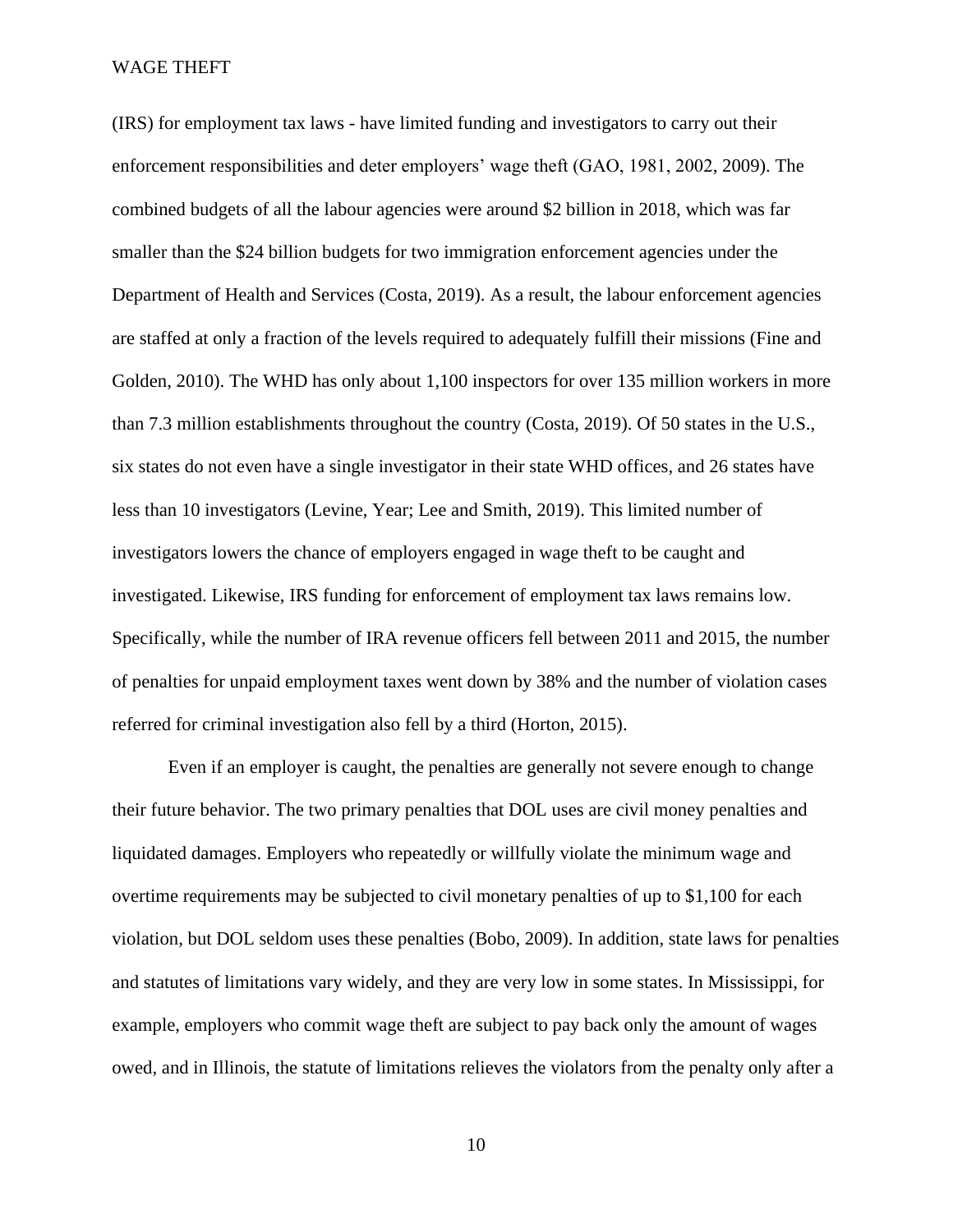year (National Conference of State Legislatures, 2019). Criminal penalties are rarely used, even though the FLSA makes willful violations a misdemeanor punishable by up to 6 months in jail (Wial, 1999). The actual penalty for wage theft, as a result, can be nearly zero for employers who commit wage theft, and the expected costs of wage theft that should theoretically work as deterrents does not make little difference in practice (Galvin, 2016).

# **3-2. High Costs of Compliance**

In addition to the low cost of violating labour laws, the prevalence of wage theft is also explained by the high cost of compliance. This is because labour standards between the federal and state levels are confusing and difficult to comply with. First, wage theft related to employee misclassification can take place in part because the classification rules vary significantly and remain confusing for some employers, and particularly small businesses that may not have legal assistance. The five laws that involve employee classification in the United States - the Fair Labor Standards Act, the National Labor Relations Act, the Fair Labor Standards Act, the Employee Retirement Income Security Act, and Internal Revenue Code - use different definitions of an employee and various tests to distinguish independent contractors from employees. In addition to federal laws, states have laws on misclassification for workers' compensation and unemployment systems (Bobo, 2009). Different federal agencies and different states rely on multi-factor tests to determine the degree of worker's autonomy versus employer control. The IRS established its own 20-factor 'economic realities' test, for example, to distinguish employees from independent contractors but it allows significant leeway and interpretation on the part of employers (Zwick, 2018). A worker can be deemed an employee under one law and an independent contractor under another. As some employers must comply with IRS, DOL, and state regulations altogether, the challenge sometimes can lead to violations.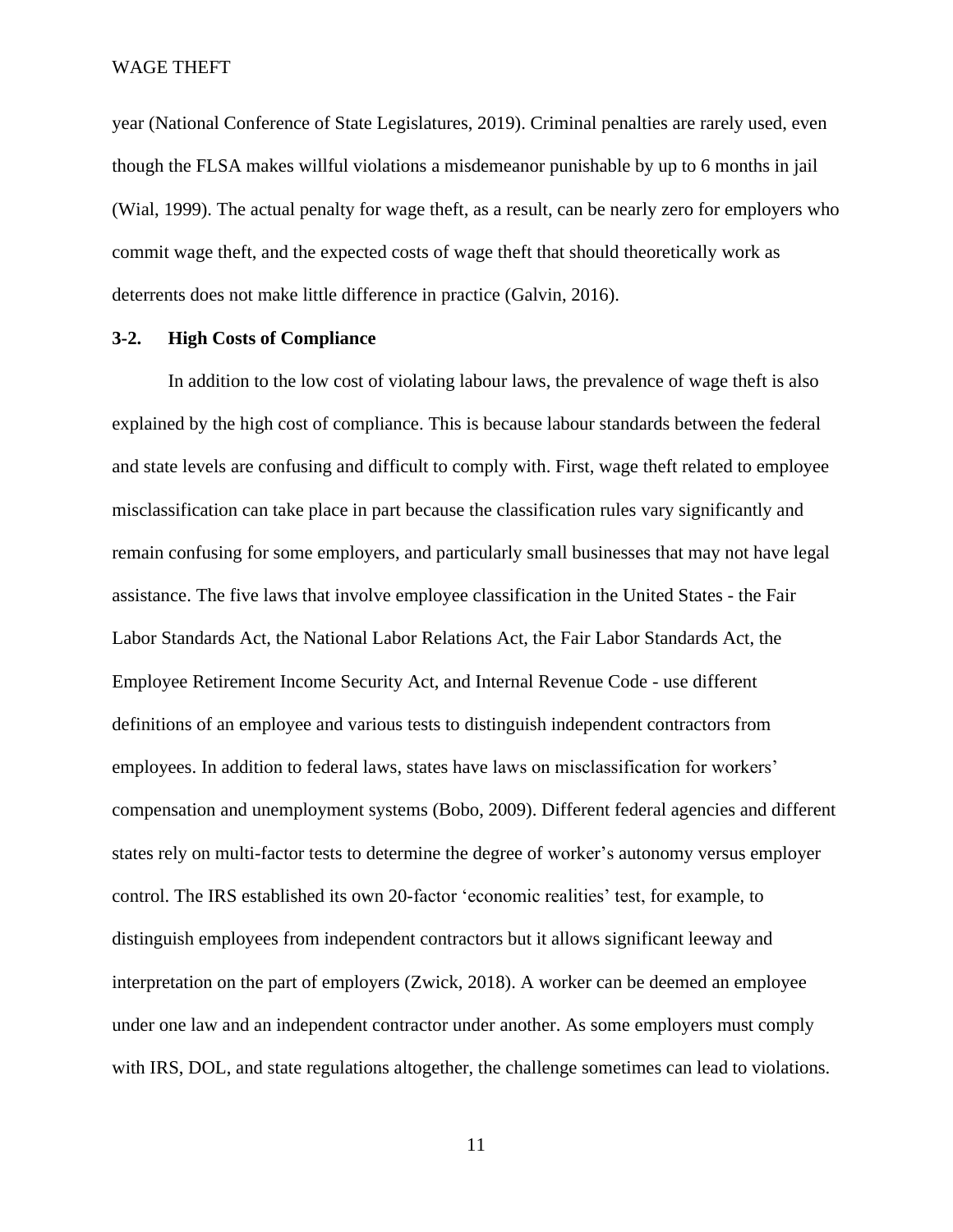Second, compliance with employee classification rules can be costly because misclassification, largely condoned as part of a tax loophole, is so pervasive that law-abiding employers can be outbid by their unlawful competitors. Under the 'Safe Harbor' rule of the Revenue Act of 1978 (a decades-old loophole in federal law), a company can identify its workers as independent contractors if it has a "reasonable basis" to do so and can show that it has been doing it continually and that others in its industry does it the same way (GAO, 2009). The rule can exempt employers from treating workers as employees. This means that the companies that operate with the Safe Harbor rule do not need to pay into Social Security, Medicare, unemployment insurance, and workers' compensation insurance, which can result in the stealing of billions of dollars from workers, governments, and the public (Zwick, 2018). The U.S. Treasury estimates that closing the loophole of Safe Harbor could generate \$9 billion in tax revenue over 10 years, between 2012 and 2021 (CRS, 2011; Ordonez and Locke, 2014).

Lastly, beyond distinguishing employees from independent contractors, employers are also required to classify employees into exempt or non-exempt categories for minimum wage and overtime pay rules. However, the rules governing overtime protections through "the duty and salary tests" have become increasingly outdated and difficult to be enforced. Under the FLSA, [executive, administrative, professional, and outside sales employees](https://webapps.dol.gov/elaws/overtime.htm) and salaried employees are exempt from overtime provisions (DOL, 2019). With the introduction of new technologies and economic changes, however, many employees with professional or administrative duties could be low-wage workers that earn below the salary test threshold (Boushey and Angel, 2016). Because employees need to meet both the tests to be covered by overtime rules, employers can give low-paid workers managerial titles to avoid paying overtime. While the salary test is relatively simple to implement (e.g., employees with at least \$35,568 in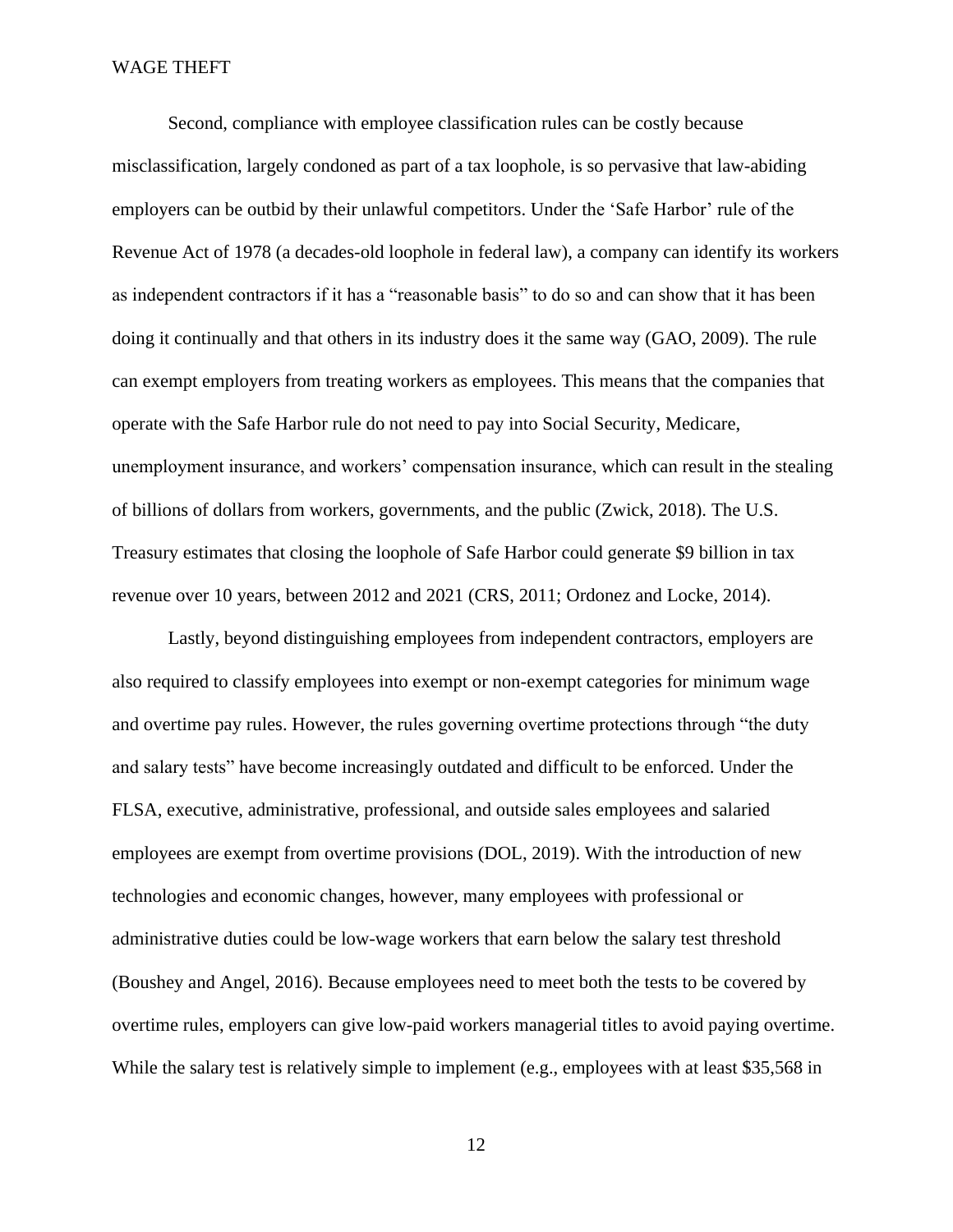annual salary are exempt from overtime pay in 2020), the duty test presents enormously complex problems with interpretation about the executive, administrative, or professional functions within different contexts and cultures of each industry and job. As Bobo (2009) once put, it is not surprising that some employers don't understand how to properly compensate their employees (p.68).

# **4. Interventions: Federal, State, and Local Efforts**

In response to the growing awareness of wage theft in the United States, there have been efforts to curb wage theft at the national, state, and local and community level. Much of these efforts have been mobilised by worker advocacy groups. The so-called 'alt-labour' - worker centers, workers' alliances, employee associations, and immigrants and human rights groups – have often sought out alliances with other progressive movements and worked to mobilise state and local governments' regulatory power to enact and enforce labour standards at the state and local levels (Galvin, 2019; Milkman 2013). Where federal government agencies have initiated measures to combat wage theft, collaboration with state agencies and alt-labour have been critical for success, reflecting the unique culture of decentralization and state devolution in the U.S. labour market (Peck and Theodore, 2012).

# **4-1. Strategic Enforcement Efforts at the Federal Level**

As the limited enforcement of labour standards has long been a major contributor to wage theft, there have been federal initiatives made to increase enforcement efforts, particularly in the early years of the Obama administration (DOL, 2011, 2017). However, the enforcement resources allocated to the WHD remained low, at below \$100 million in the 2010s. Given insufficient resources, the WHD, under the leadership of David Weil, strategised its enforcement efforts in a variety of ways. First of all, the WHD changed its enforcement strategies from a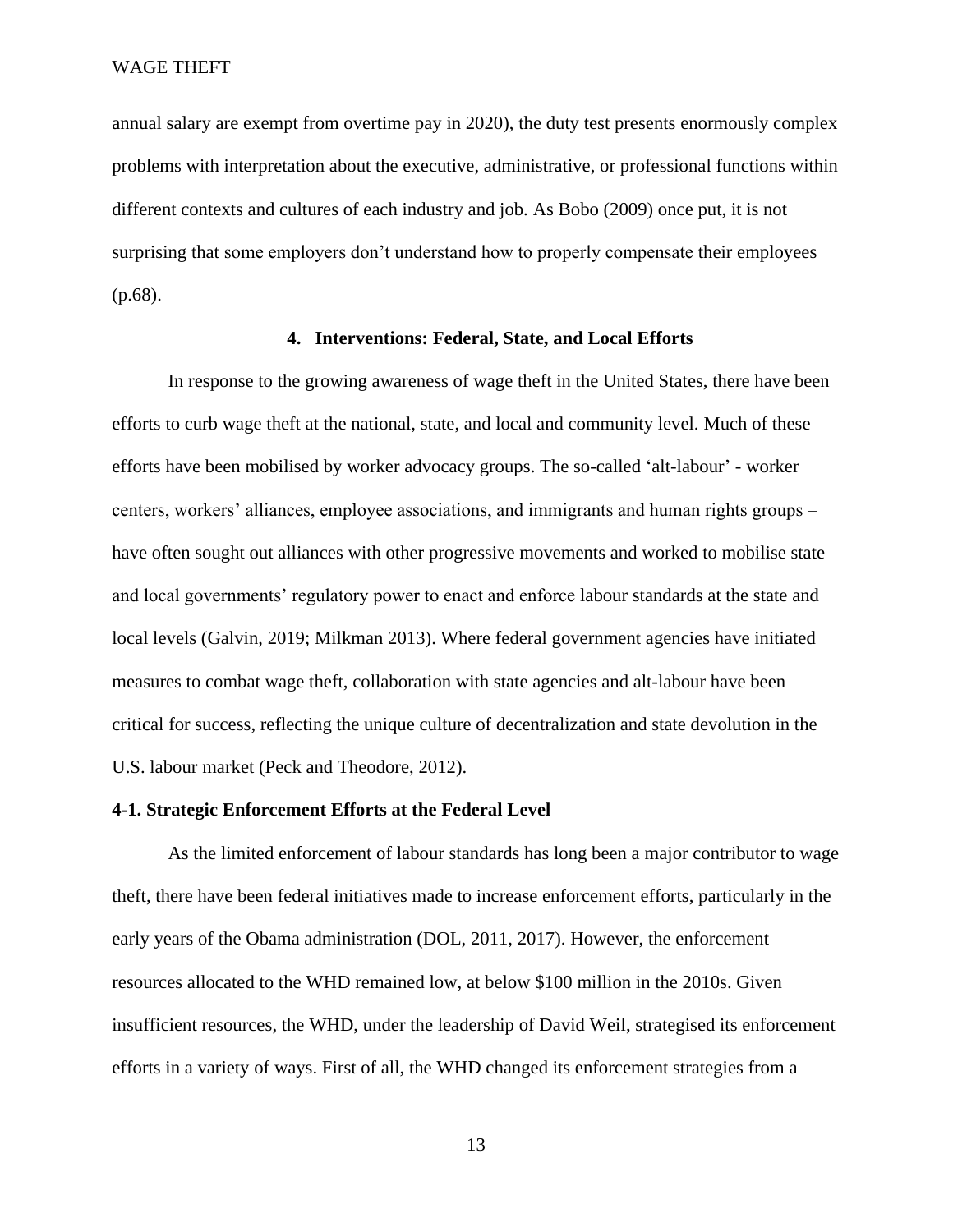complaint-based approach to a more proactive approach, targeting low-wage industries with the most severe FLSA violations (e.g., eating and drinking, hotel and motels, janitorial, agricultural products, and home health care industries). It increased the share of proactive investigations of total WHD investigations from 24% to 50% between 2008 and 2017 (Weil, 2018).

Second, the WHD began using all enforcement tools granted by the FLSA, including liquidated damages (payment to workers equal to double the amount of back wages), through close interagency collaboration to deter violations. It also extensively used the powerful 'hot goods' authority—in other words, the prohibition of shipment of goods produced in violation of the law in the absence of an employers' voluntarily correction of violations-- for certain industries (e.g., garment and agriculture) to expedite employers' payment (Cohen, 2018).

Third, the WHD conducted extensive outreach efforts to provide employers with industry-relevant information, including information on FLSA compliance, the definition of an employee, and on joint employment. It also built collaborative relationships with worker centers, community organizations, and immigrant rights groups to provide information and education to immigrant communities (Weil, 2018). The WHD also established compliance agreements with multi-layer companies in a joint employer system so that lead companies with large supply chains could train and monitor compliance activities of their contractors (Weil, 2018).

# **4-2. Reducing Employee Misclassification through Multi-Agency Collaborations**

In 2010, the U.S. DOL launched the "Misclassification Initiative" as part of the Middle-Class Task Force, which aimed to combat misclassification and FLSA violations through federal and state collaboration (White House Task Force on the Middle Class, 2010). The DOL signed an agreement with the IRS as well as state agencies from 29 states to share their respective enforcement actions with the other and to conduct joint enforcement efforts with state agencies.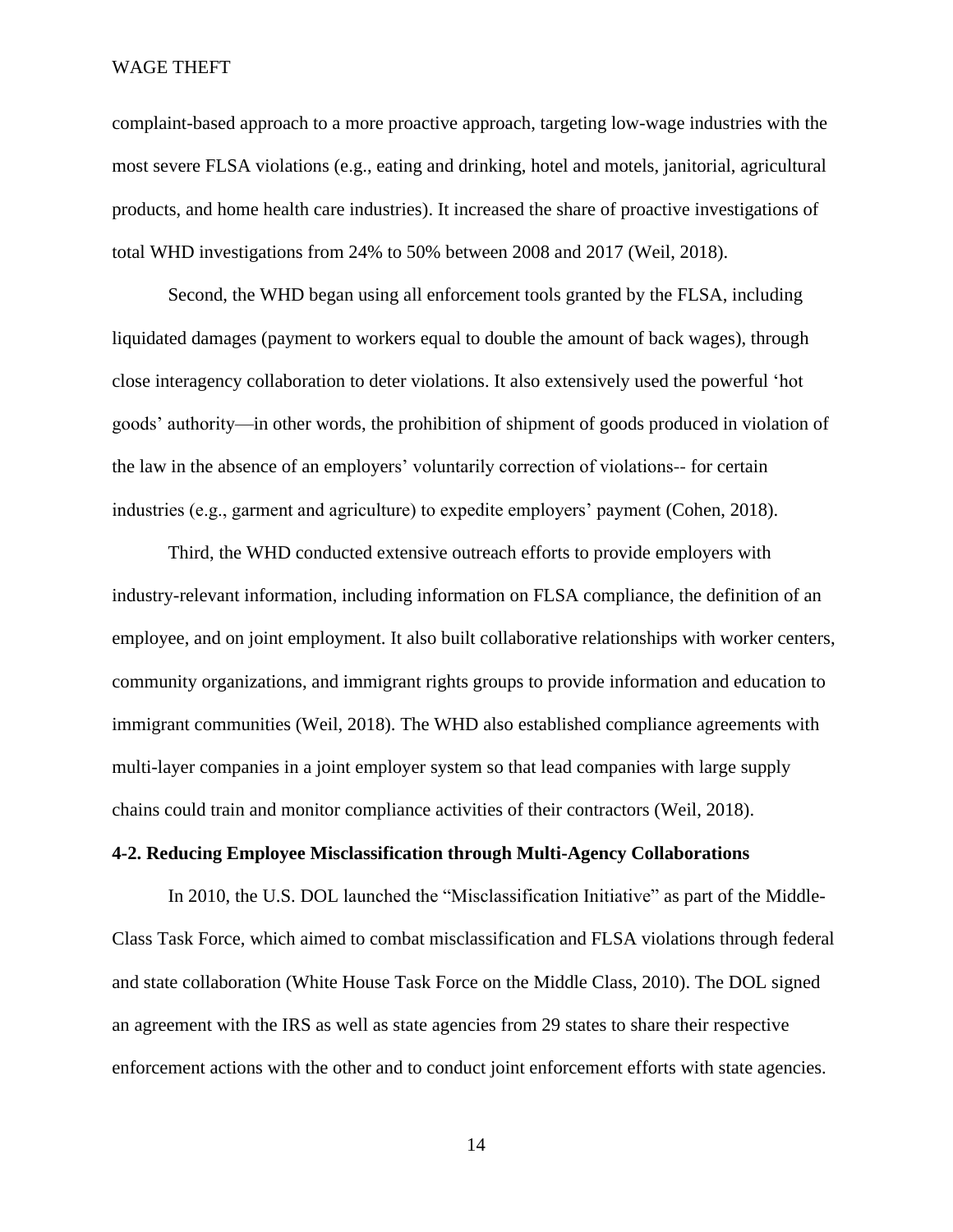These agreements were set up to help the agencies exchange information on employee misclassification, in that one agency investigation can easily trigger another (AFL-CIO Department for Professional Employee, 2016).

In 2014, the DOL also awarded more than \$10 million in grants to 19 states to help them with their efforts to reduce employee misclassification (DOL, 2014). Some of the state governments, including New York, Massachusetts, Michigan, and New Jersey, created interagency task forces to develop a variety of data and enforcement initiatives and further enact state laws. Some of these task forces in New York and Massachusetts began recovering millions of dollars in unreported wages and employment taxes (AFL-CIO Department for Professional Employees, 2016). Since that time, more than half of the states including California, Florida, Illinois, Wisconsin, and New Jersey established a "presumptive employee status" law to presume that workers are employees, not independent contractors until proven otherwise. Under the laws, employers are required to overcome the presumptions to prove that their workers are indeed independent contractors (Leberstein and Ruckelshaus, 2016). The presumption typically uses the so-called "ABC" test for state unemployment insurance and wage payment, which to classify the worker as an independent contractor entails meeting the following three factors: (1) a worker is free from control or direction over the performance of the work by hiring company; (2) the service a worker provides is outside the usual course of the business of hiring company; and (3) a worker is in an independently established trade, occupation, or business. This three-factor test represents a stricter test of determining an independent contractor, compared to what is required under the federal labour laws (Cagney, Hamid, Katz, and Lewis, 2019; Leberstein and Ruckelshaus, 2016).

# **4-3. Enacting State and Local Employment Laws**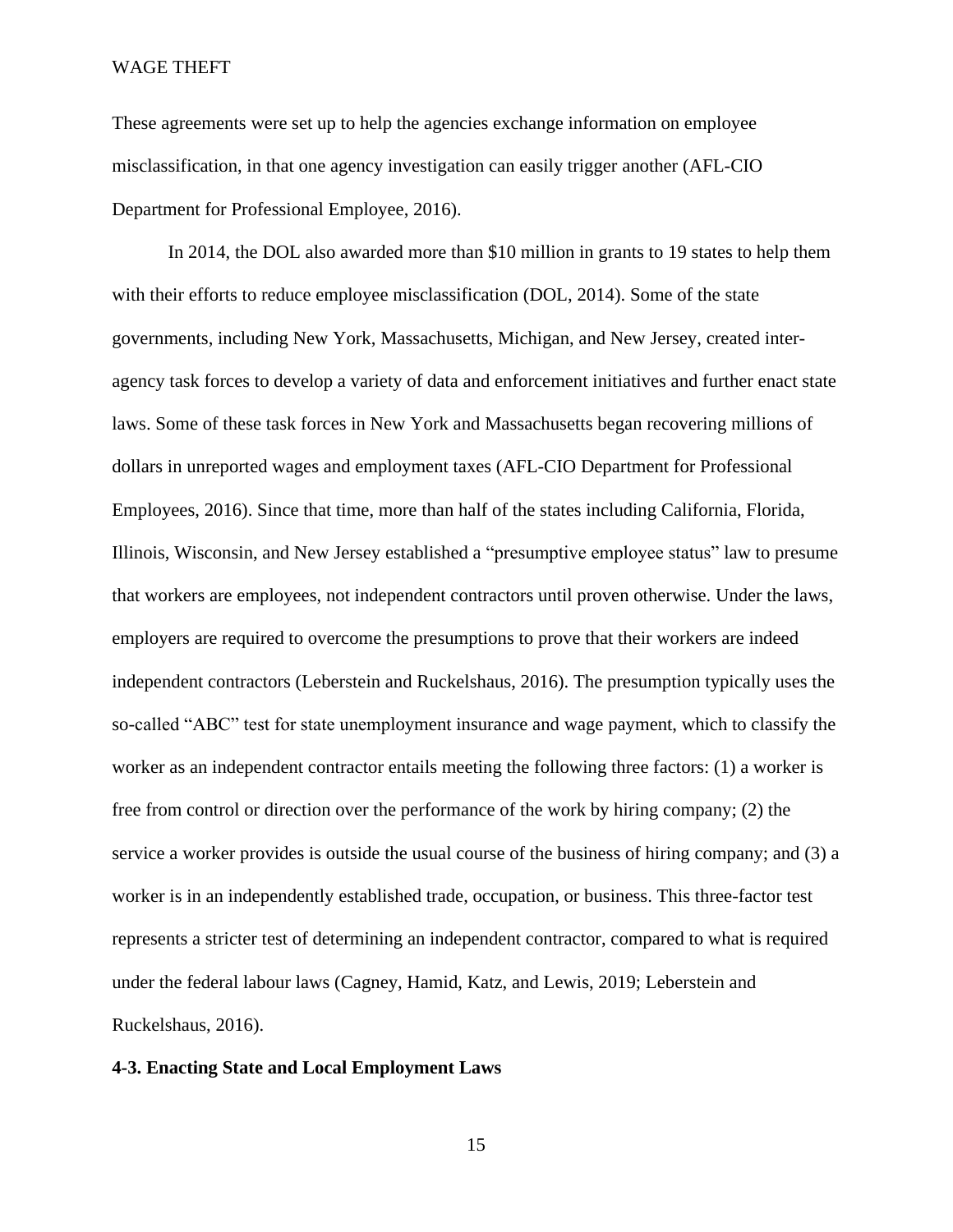While the federal policies have been not adapted to keep up with the changing labour market, many states have made efforts to address the gaps by enacting their own employment laws. Worker centers and community-based organizations, along with legal service agencies, have built organizing movements to advocate workers' rights in low-wage industries. Many states, particularly politically left-leaning states with a large number of worker centers and a higher union density, have successfully enacted anti-wage theft legislation and workers' Bills of Rights (Doussard and Gamal, 2016). Between 1960 and 2014, the number of state employment laws more than quadrupled (Galvin, 2019), and from 2005 and 2018 alone, 24 states and 57 localities enacted a total of 141 laws to regulate wage theft practices (Lee and Smith, 2019).

Many state-level wage theft laws facilitate or authorise workers to sue in court to initiate an administrative enforcement process and/or increase or toll the statute of limitations for filing a worker complaint (Lee and Smith, 2019). They may also prohibit employers' retaliation against workers who file complaints. Some laws allow workers to seek monetary penalties for retaliation through an administrative agency or a court. In some states, laws permit confidential complaints (Lee and Smith, 2019). A small minority of the laws expand the number of employers liable for unpaid wages by using broader definitions of employers (e.g., joint employers). Half of statelevel wage theft laws aim to increase awareness about wage and hour laws and to enhance transparency regarding employer's payment of wages. They mandate worker education on employment contracts by requiring employers to disclose to employees their specific pay rates, hours worked per each pay period, employers' name and address, and some even require employers to offer instructions on how to file an administrative wage complaint at the time of hire. (Latham and Watkins, 2012; Lee and Smith, 2019). Importantly, many wage theft laws authorise penalties for wage theft including civil (monetary) penalties, license revocation,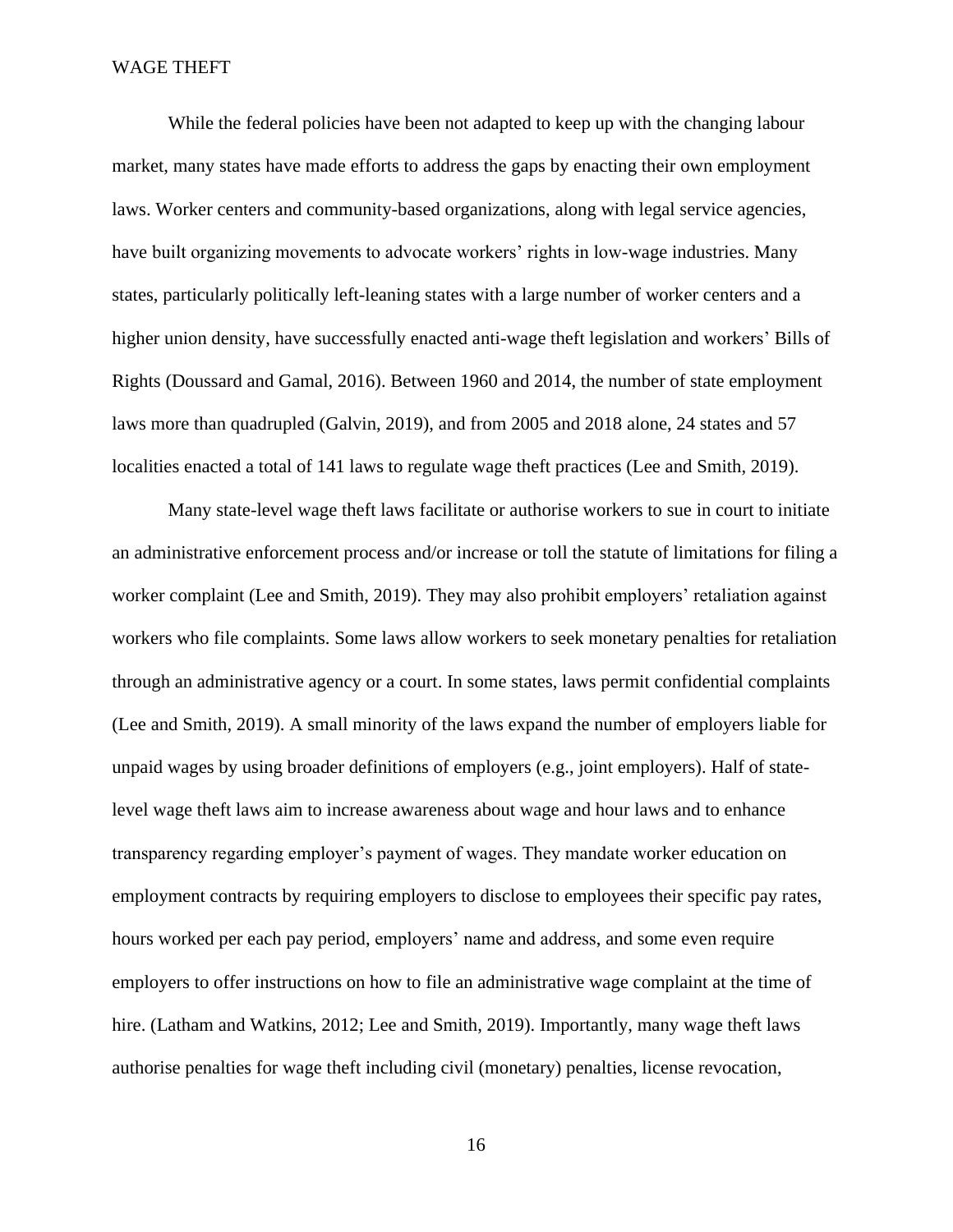negative publicity, criminal charges, lien, and bond. In some jurisdictions, willful violations by repeat offenders are penalised by high civil penalties. Civil penalties include workers' attorney's fees, costs, or cost of administrative enforcement. The negative publicity penalty requires reporting to the public about employers who committed wage theft including posting at the employer's place of business. Only about 10% of states' wage theft laws, however, involve criminal charges and define wage theft as a misdemeanor or felony that results in fines or jail time (Lee and Smith, 2019).

Of the many strategies adopted by state anti-wage theft efforts, posting a bond and mechanic's lien has emerged as an effective strategy for high-risk industries such as construction and food industries. A mechanic's lien is a hold against the violator's property, in case of wages owed, to force the sale of the property. Only a handful of the current state wage theft laws, however, authorise a lien against employer's property for wages or penalties owed. Another effective strategy is the use of treble damage, that is, paying wages owed plus 200% of liquidated damages, as penalty for wage theft. It is considered the most expensive consequence of wage theft, and five states - Arizona, Ohio, Massachusetts, New Mexico, and Rhode Island - included it in their state anti-wage theft laws established between 2006 and 2013 (Galvin, 2016). It has been found to be associated with a reduction in the probability of minimum wage violations nearly by half (Galvin, 2016).

Besides anti-wage theft laws, workers' Bill of Rights and similar legislation have also been developed across many states for domestic workers, farmworkers, and day laborers, who often become the victims of wage theft. As many as nine states (New York, California, Connecticut, Hawaii, Illinois, Massachusetts, Nevada, New Mexico, and Oregon) and one municipality (Seattle) have passed Domestic Workers' Bill of Rights (National Domestic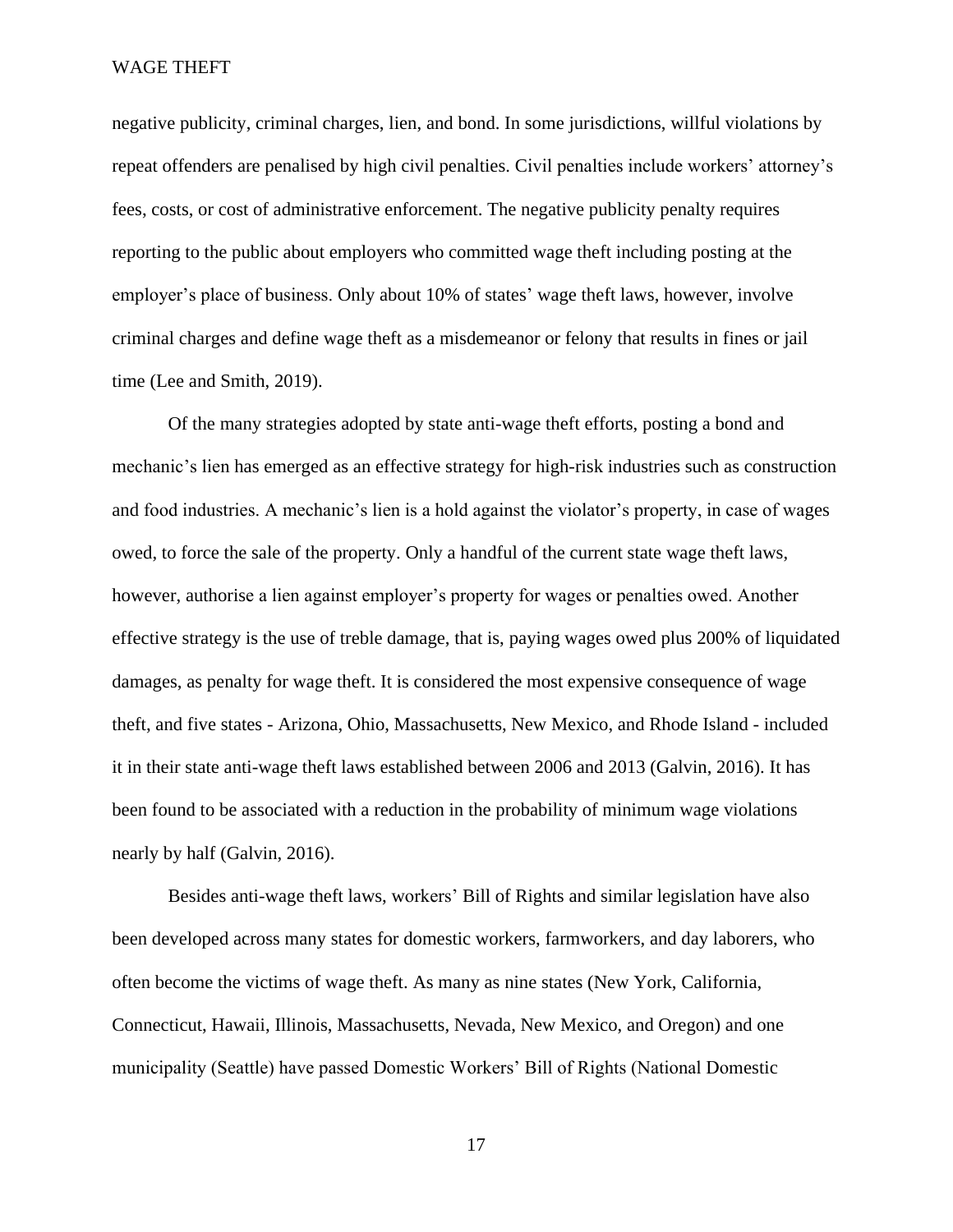Workers Alliance, 2019) to grant domestic workers the rights to written contracts, overtime payment, paid time-off, and protection from workplace harassment (National Domestic Workers Alliance, 2019). While farmworkers were excluded from minimum wage and overtime pay protections of the FLSA (Palmer, 1995), those in California, Hawaii, Minnesota, and Maryland have gained the right to collect overtime pay, and New York state recently joined the four states (Christman, 2019). Although these state-level enactment of employment policies represent great strides toward addressing wage theft issues, they also require vigorous enforcement, which remains a major challenge in many places (Lee and Smith, 2019).

# **5. Assessment of Prior Efforts and Potential for Reform**

# **5-1. Assessment of Prior Efforts: Limitations and Contributions of Regional Interventions**

Despite the enormous strides being made at the federal, state, and local level, enforcement remains challenging (Galvin, 2019; Lee and Smith, 2019). Many states' wage theft laws rely on workers' awareness and actions to excise their rights, limiting their effectiveness for marginalised workers who are less likely to pursue legal actions. States' efforts to prevent employers' retaliation may also be challenging because employers may engage in anticipatory retaliation even before workers file a complaint to discourage complaints (by firing, cutting hours, and threatening, for example). In addition, although increasing penalties require strong enforcement, states face many challenges, which can include: insufficient resources for state enforcement agencies or courts, limited expertise on the issue of wage theft, and in some places, a lack of political will (Galvin, 2016). Criminal prosecution of unlawful businesses remains difficult because it may put state prosecutors in the position of potentially harming their relationships with local businesses, or it could bear negative political consequences (Lee and Smith, 2019).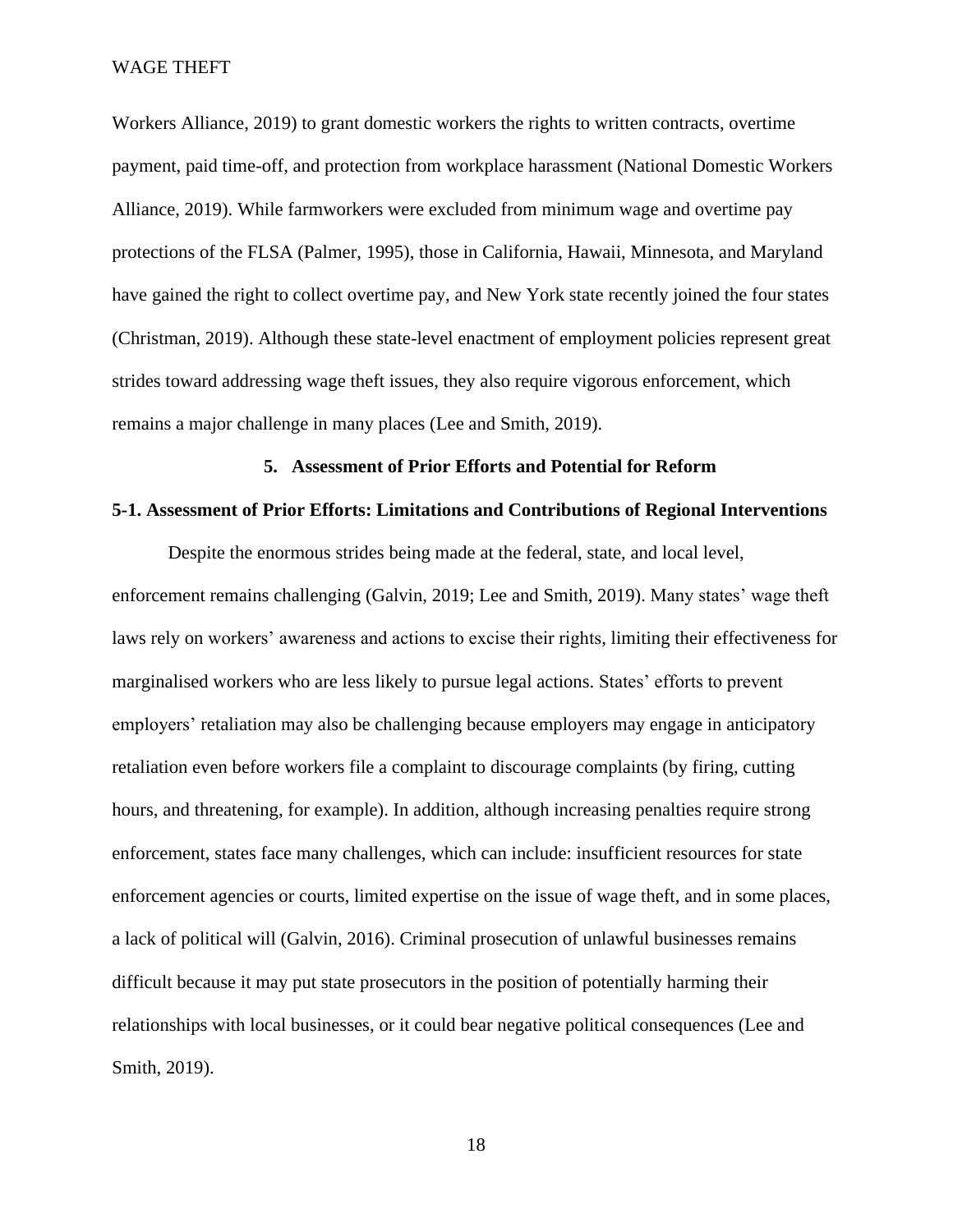Nevertheless, it is crucial to recognise that the state and local efforts have made important contributions to policy development on wage theft issues in the United States. State devolution and state-level discretion, a unique feature of the U.S. neoliberal labour market, has allowed states and localities to serve as the laboratories of progressive policy reforms and presented lessons in terms of "what works" that could be adopted by the federal government (Bernhardt, 2012). In addition, state and local efforts have created considerable geographic variations in labour standards across the country, potentially creating geographic inequalities in workers' rights and benefits in the country. These inequalities suggest that there is a need for nationwide reform to stop wage theft because, as Bernhardt (2012) argued, "we need the scale of federal resources, the breadth of federal standards, and the coordination and dissemination that only a national good jobs policy agenda can deliver".

# **5-2. Assessment of Environment: Opposition from Business Groups**

While nationwide policy reform and enforcement would require political mobilization, thus far the efforts that have been made to address wage theft have confronted strong opposition from conservative business groups (Milkman, 2013). At the same time that many progressive movements took place in the 2010s, some state legislatures undertook numerous efforts to undercut wages, erode labour standards, and undermine unions. These legislations were frequently authored or supported by major corporate lobbies in republican controlled states such as Michigan, Wisconsin, Ohio, and Pennsylvania that traditionally upheld high labour standards (Lafer, 2013). States passed laws stripping workers of overtime rights, repealing or restricting rights to sick leave, making it harder for employees to recover unpaid wages, and banning local cities and counties from establishing minimum wages or rights to sick leave. Nineteen states introduced "right-to-work" bills to allow workers to choose whether or not to pay union fees, in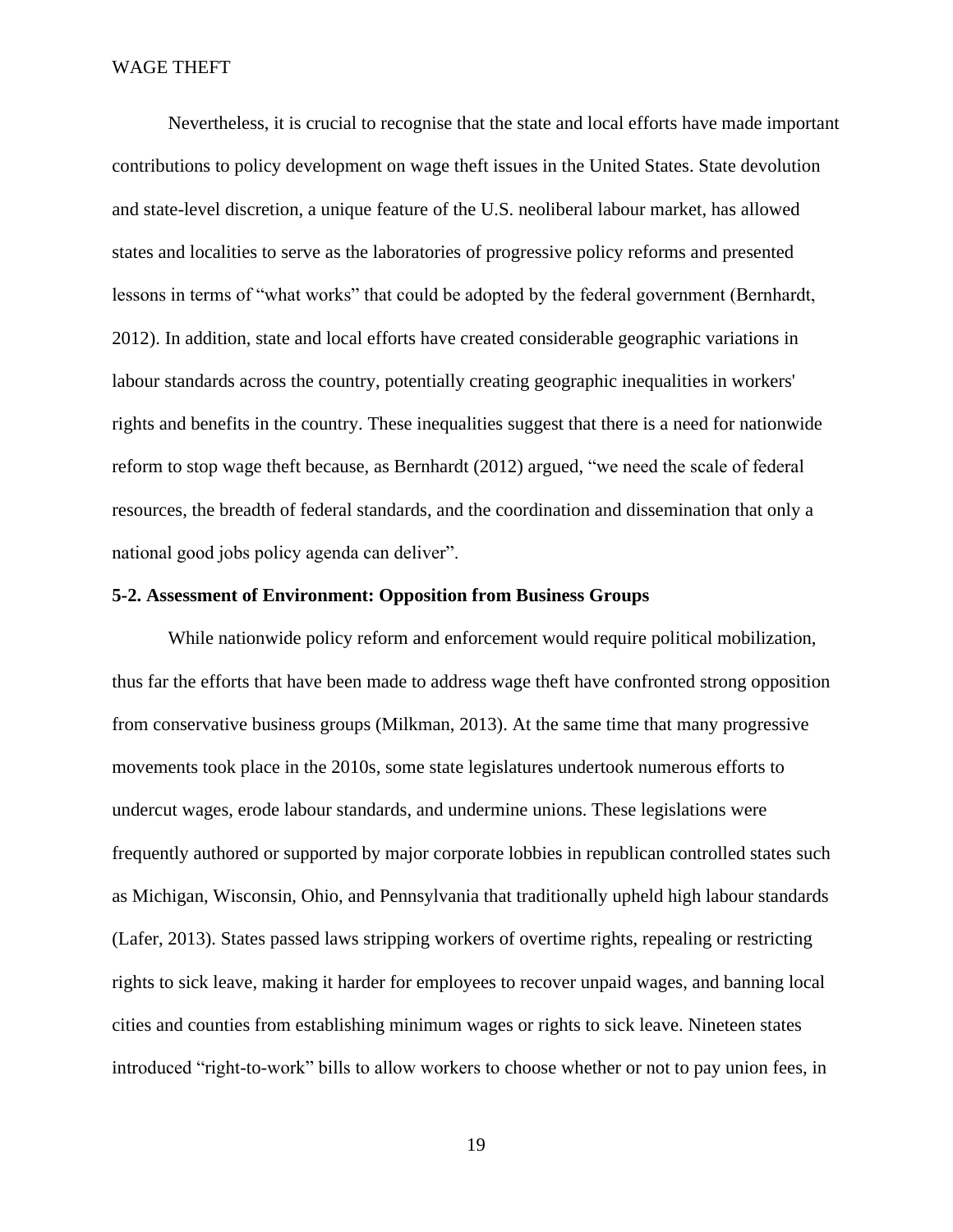order to undermine union membership. Furthermore, sixteen states passed laws restricting public employees' collective bargaining rights or the ability to collect "fair share" dues through payroll deductions (Lafer, 2013).

The current federal administration also presents a challenge for national reform, as it has already begun chipping away the progressive efforts made in the 2010s. The Trump administration has rolled back the Obama administration's overtime pay expansion designed to cover more workers, which is expected to reduce the salaries of more than 8 million workers (Berger and Wall, 2019; Shierholz, 2019). It has also withdrawn joint employer liabilities for wage theft and made it easier for employers to get away with the violations of labour standards against contract and franchise workers (Opfer, 2019). Furthermore, the current DOL policy allows employers who committed wage theft to avoid penalties when they participate in its selfaudit pilot program, called the Payroll Audit Independent Determination pilot program (DOL, 2019). The current administration has also restricted workers' power and unionization and has limited workers' access to the court and collective action lawsuits by allowing employers to force workers to a mandatory arbitration agreement (Griffin and Wall, 2019). All of these present setbacks and considerable political challenges to achieving more progress towards curbing wage theft practices.

# **5-3. Assessment of Remaining Work: A Potential for National Reform**

Even with continued opposition, two federal bills designed to target wage theft problems have recently emerged, which provide a sense of optimism regarding the potential for national reform. Both bills identify vital gaps in the current laws and actively adopt deterrent methods shown to be effective by states and localities. One of the bills introduced to the U.S. Congress is intended to amend the FLSA and the other is designed to prevent employee misclassification.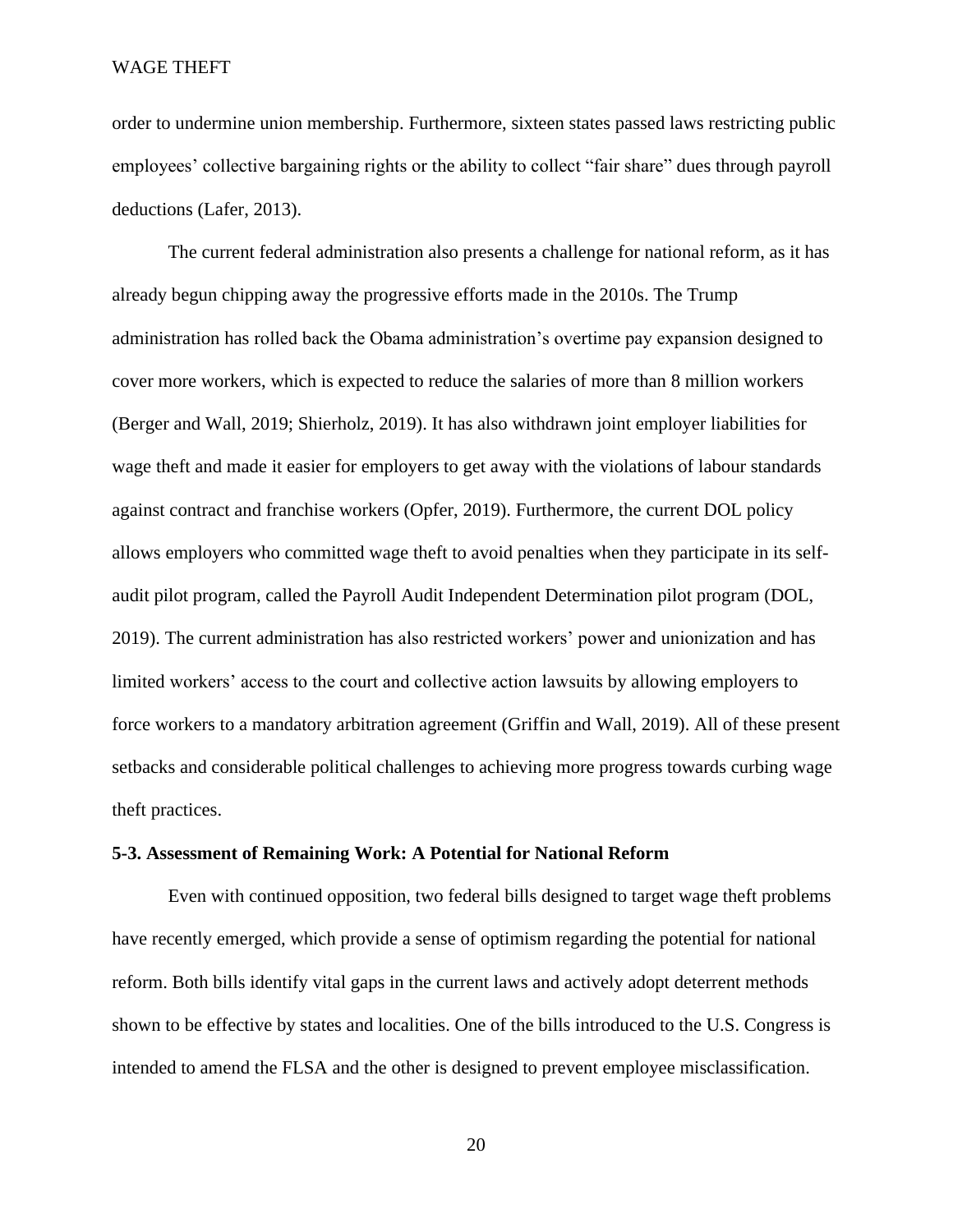The "Wage Theft Prevention and Wage Recovery Act (S.2101)" was written to amend the FLSA with increased worker education, stronger deterrent, and more interagency collaboration for enforcement. The bill proposes to create a civil penalty of \$2,000 for an employer's first violation of overtime or minimum wage laws and \$10,000 for each subsequent violation. It would increase the wages that workers must be paid to triple the amount owed, up from double under the existing law, among other provisions. It makes class-action suits against employers for lost wages easier by automatically including all employees in the lawsuits unless they opt out. It directs DOL to refer to the Department of Justice for criminal prosecution the employers who comprehensively engage in wage theft by willfully stealing employees' wages; falsifying records to hide the truth; and retaliating against employees. It strengthens the FLSA's recordkeeping provision by creating a civil penalty of \$1,000 for an employer's first violation of the provision and \$5,000 for each subsequent violation. Under this bill, employees will have a right to inspect their employer's records by requesting a copy. If enacted, it will represent a major shift in federal wage-hour requirements and enforcement (CRS, 2019a).

The other bill, called "Protecting Workers' Freedom to Organize Act (S.664)," aims to amend the NLRA by modifying the definitions of 'employee' and supervisor, to prevent employee misclassification meant to deny them collective bargaining rights. The bill proposes an urgent overhaul in the existing labour law and provides the aforementioned simpler ABC test to distinguish employees from independent contractors (CRS, 2019b). If passed, it would mark one of the biggest changes in the labour law in the U.S. since 1935. Although the prospects of both bills are difficult to predict given the current political environment, the bills offer a glimpse of hope for national reform in the future. As more workers and employees join in the precarious workforce and are likely to experience wage theft, national reform of employment laws is ever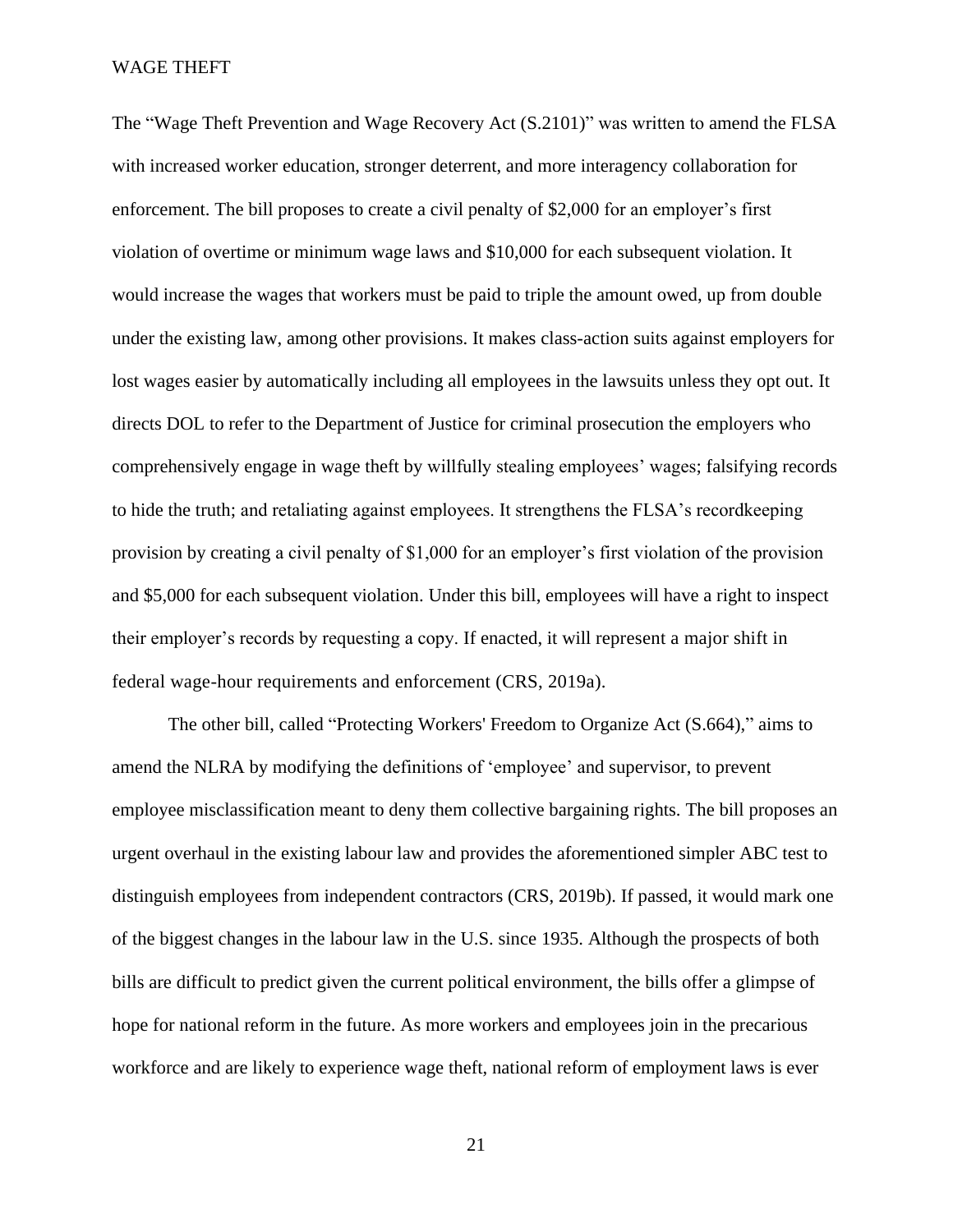more imperative.

# **6. Lessons for Other Countries and Future Directions**

Our review of wage theft in the United States demonstrates how a neoliberal labour market can drive—and present opportunities for addressing-- labour standards violations. We have discussed the ways in which workers' rights have eroded over time, and the inability of current federal laws to keep up with changes in the labour market. In the absence of federal policy changes, state and local coalitions have emerged and helped to bring about the enactment of numerous employment policies that intend to penalise labour standard violations and protect specific groups of vulnerable workers. Many deterrent methods that appear to be effective at the states and local levels are now adopted by two recent federal bills. In reviewing the context, explanations, and interventions regarding wage theft in the United States, we believe that we have identified lessons that may be helpful for other countries with neoliberal labour markets.

Recent research shows that the intervention efforts of other parts of the world share some strategies parallel to those shown in the United States. For example, Australia has implemented special protection for workers most vulnerable to wage theft (Clibborn and Wright, 2018; Macdonald, Bentham, and Malone, 2018). Australia has also passed the Fair Work Amendment, which substantially increases the maximum penalties for non-compliance with minimum wage laws, enhances current enforcement efforts, and extends potential liability beyond direct employers to franchisors, holding companies, and officers (Clibborn and Wright, 2018). Research suggests that some countries within the European Union could benefit from similar efforts, such as simplifying the reporting of minimum wage violations, exploring ways to more efficiently levy fines against employers who repeatedly commit wage theft, and ensuring clear and effective communication of information about minimum wage laws and penalties for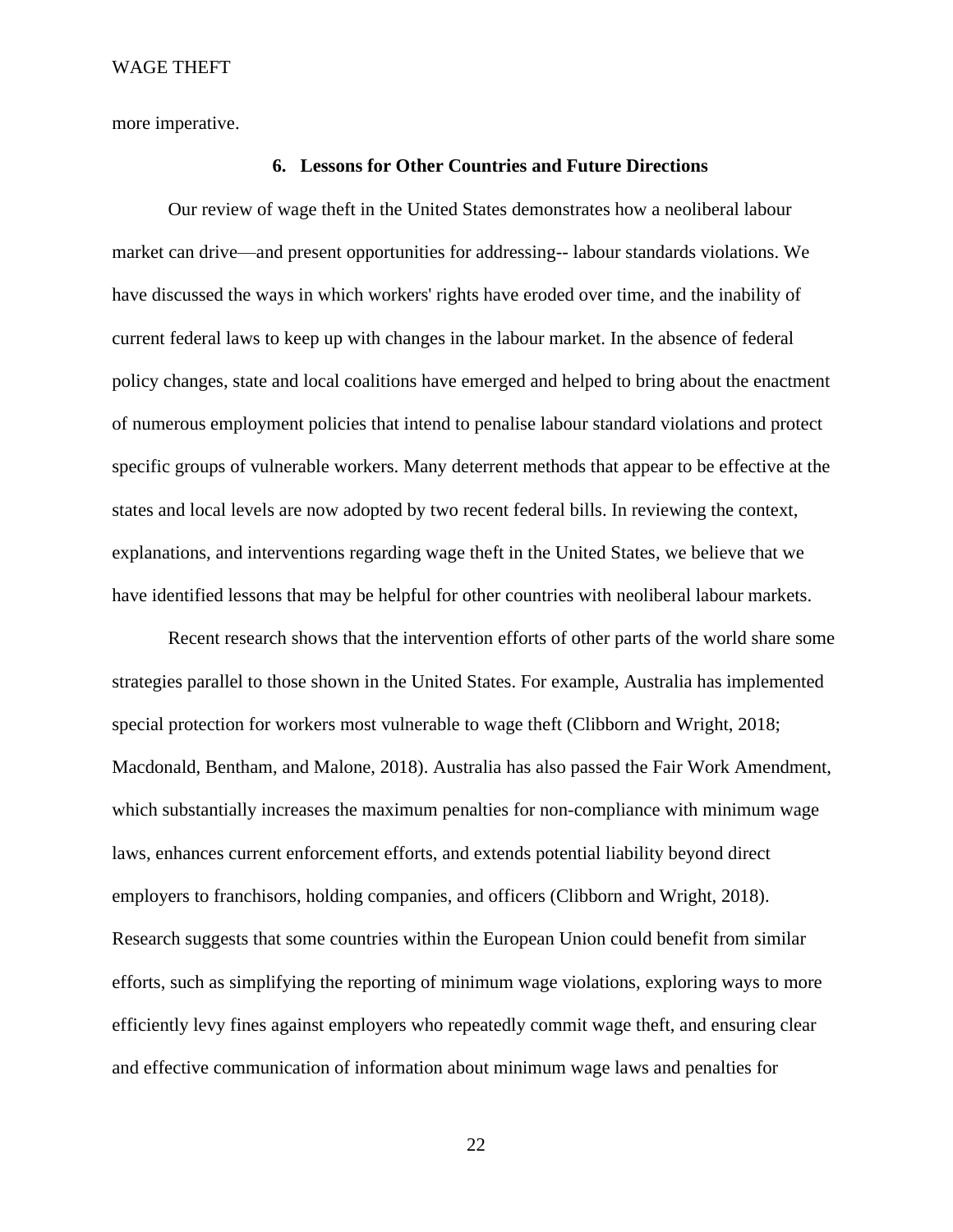violations to all employers and workers (Goraus-Tanska and Lewandowski, 2019). While this is far from a comprehensive list of effective strategies, the Australian and European Union cases suggest that there may be ways for similar strategies to be utilised elsewhere, in alignment with those recently adopted by the United States.

Moving forward, regardless of whether or not the recent national bills targeting wage theft are adopted into law, the United States will need more evidence regarding the effectiveness of various advocacy efforts meant to bring changes to the labour market experiences of vulnerable workers. In addition, research is urgently needed to monitor and document the enforcement efforts of state and local anti-wage theft laws**.** Empirical research should be undertaken to demonstrate which anti-wage theft measures or combinations of multiple measures help reduce wage theft incidences in a particular industry. Evidence will also be necessary to examine how regional variations in workers' rights and benefits affect the labour market outcomes and socioeconomic well-being of vulnerable workers and their families. Scholars who have examined the regional and national policy efforts to combat labour standard violations have greatly expanded the relevant knowledge base for the U.S. labour market, however, there remains a need for additional empirical studies on employee misclassification and the stealing of employment benefits. Much remains to be done to problematise the social and economic consequences of wage theft associated with employee misclassifications. Empirical studies in this area have been stymied in the United States because national surveys do not fully measure fissured employment relationships and the full range of employment benefits (beyond health insurance and retirement saving plans) for the active workforce (Bernhardt, 2014). Although an effort has recently begun to create such measures and collect data by the national experts with the U.S. Department of Labor, it is uncertain what the changes that come out of these efforts will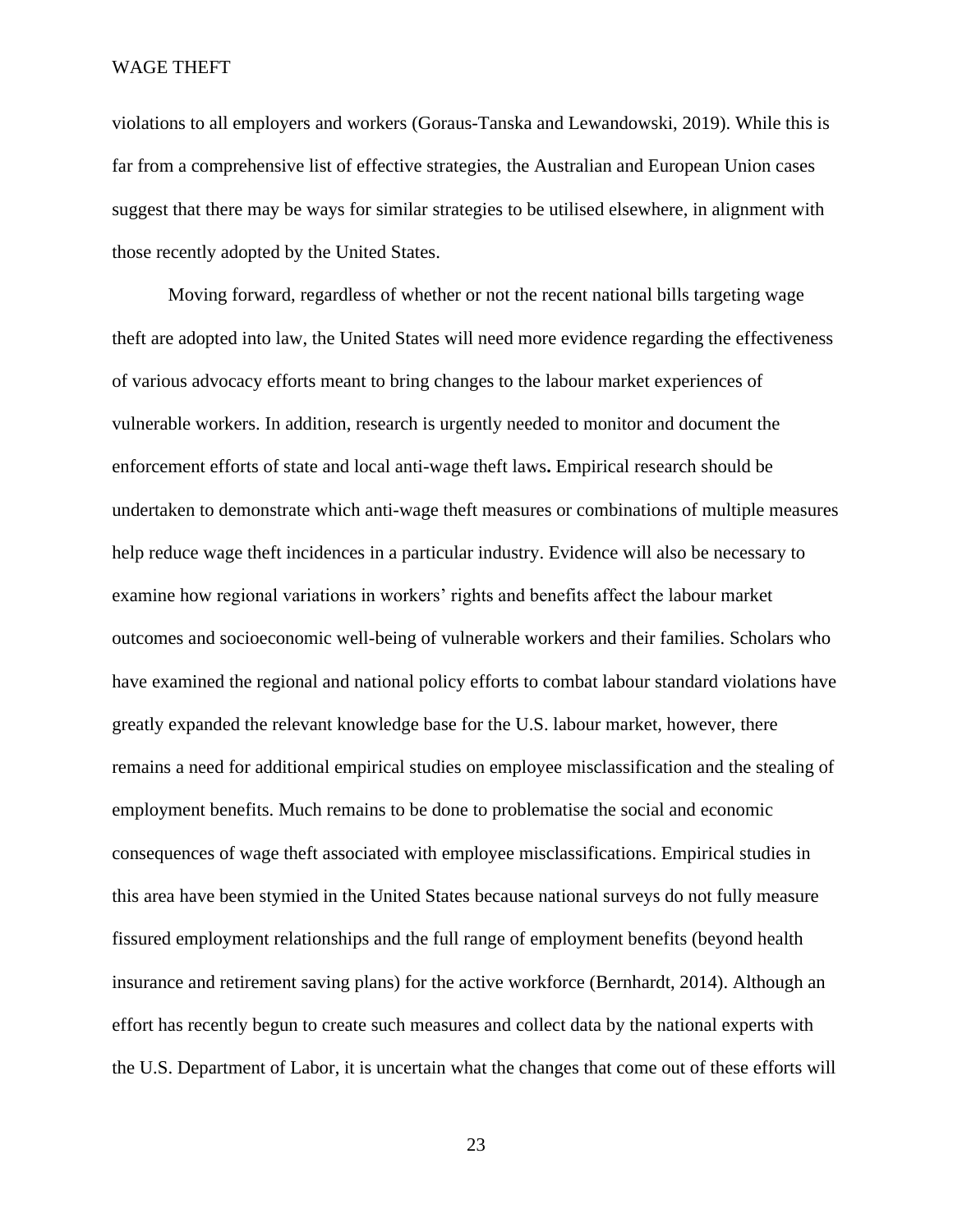be (The National Academies of Sciences, Engineering, and Medicine, 2019). As successful advocacy and effective policy development should be guided by evidence, more empirical research is called for to accurately assess and disclose the social and economic impacts of stealing employees' wages and benefits, both in the United States and in other countries, so that we may learn from each other.

Lastly, it remains to be seen how the COVID-19 pandemic will affect both the prevalence of wage theft and the potential for policy change. Scholars such as David Weil (2020) have pointed out that, in the United States, policy responses to the pandemic have included the extension of protections to temporary and gig workers—and yet these protections are temporary. It remains unclear whether some of these temporary protections will be able to be made permanent, or whether the inequalities that have been laid bare and in some cases further amplified by the pandemic will continue on after the pandemic ends.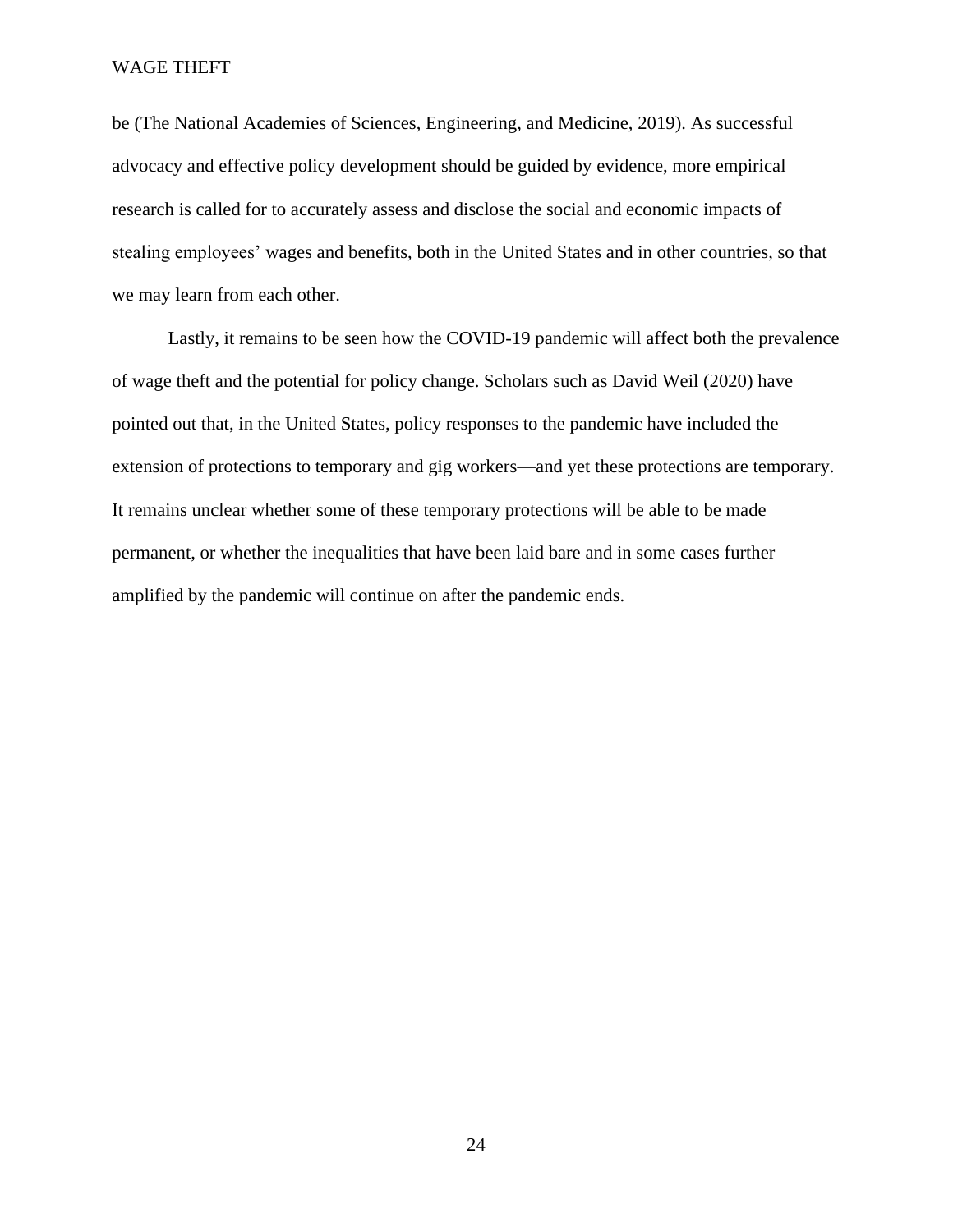# **Declaration of conflicting interests**

The authors declared no potential conflicts of interest with respect to the research, author- ship and/or publication of this article.

# **Funding**

The authors received no financial support for the research, authorship and/or publication of this article.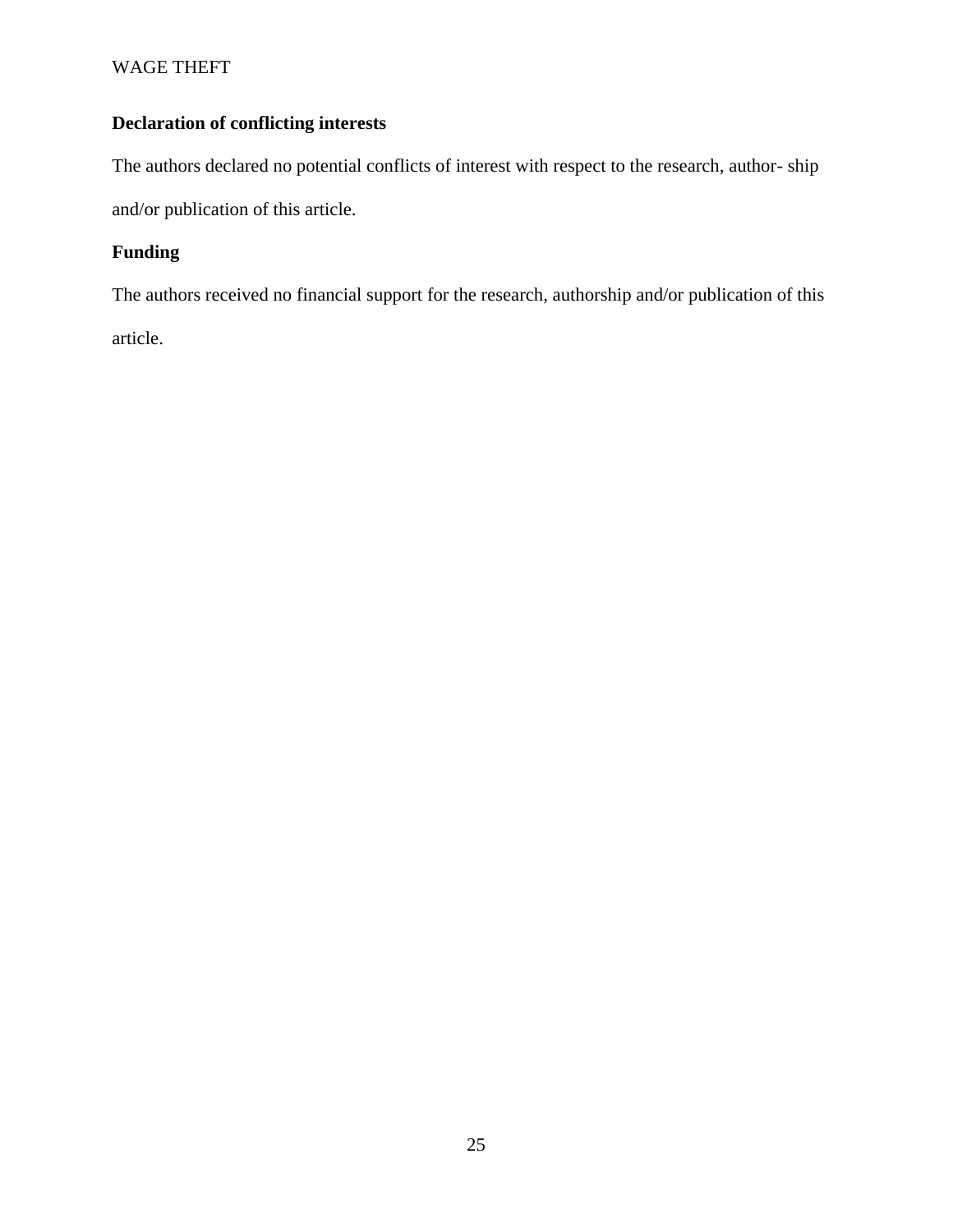# **References**

- Asfaw A, Pana-Cryan R and Rosa R (2012) Paid sick leave and nonfatal occupational injuries. *American Journal of Public Health* 102(9): e59-e64.
- Ashenfelter O and Smith RS (1979) Compliance with the minimum wage law*. Journal of Political Economy* 87(2): 333-350.
- Bernhardt A (2012) The Role of Labor Market Regulation in Rebuilding Economic Opportunity in the United States. *Work and Occupations* 39(4): 354–375.
- Bernhardt A (2014) Labor standards and the reorganization of work: Gaps in data and research. Institute for Research on Labor and Employment Working Paper #100-14. Available at:

<https://irle.berkeley.edu/files/2014/Labor-Standards-and-the-Reorganization-of-Work.pdf>

- Bernhardt A, Milkman R, Theodore N, et al. (2009) Broken laws, unprotected workers: Violations of employment and labor laws in America's cities. Available at: <https://iupat.org/wp-content/uploads/Wage-Theft-Study.pdf>
- Bernhardt A, Spiller MW, and Theodore N (2013) Employers gone rogue: Explaining industry variation in violations of workplace laws*. ILR Review* 66(4): 808-832.
- Bobo K (2008) *Wage Theft in America: Why Millions of Americans Are Not Getting Paid—And What We Can Do about It.* New York: New Press.
- Bosch G (2009) Low‐wage work in five European countries and the United States. *International Labour Review* 148(4): 337-356.
- Boushey H and Ansel B (2016) Overworked America: The Economic Causes and Consequences of Long Work Hours. Washington Center for Equitable Growth. Available at: [https://equitablegrowth.org/wp-content/uploads/2016/05/051616-overworked](https://equitablegrowth.org/wp-content/uploads/2016/05/051616-overworked-america.pdf)[america.pdf](https://equitablegrowth.org/wp-content/uploads/2016/05/051616-overworked-america.pdf)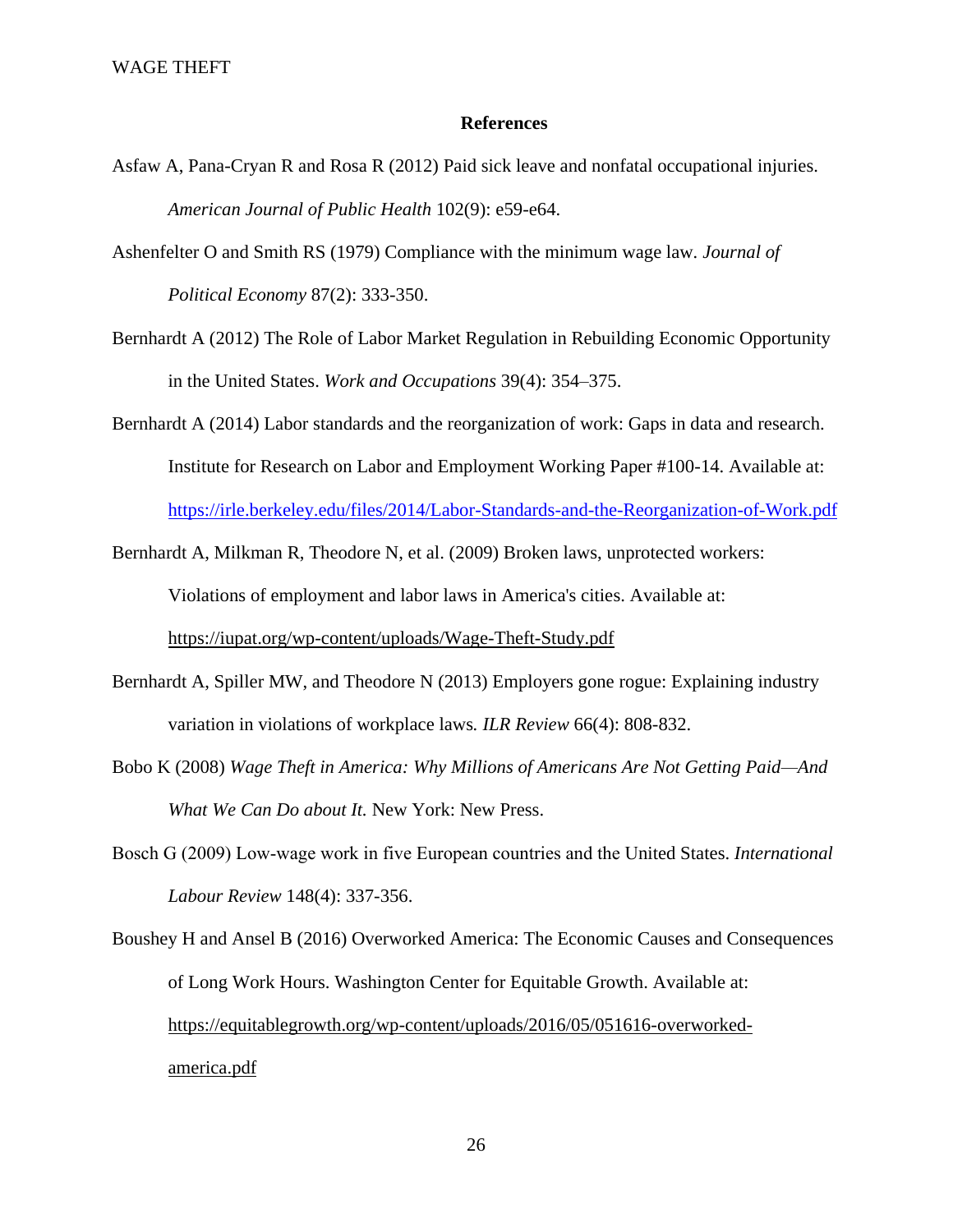- Cagney L, Hamid J, Katz M, et al. (2019) States increase scrutiny of independent contractor usage. Debevoise and Plimpton. Debvoise Update. Available at: [https://www.debevoise.com/insights/publications/2019/11/states-increase-scrutiny-of](https://www.debevoise.com/insights/publications/2019/11/states-increase-scrutiny-of-independent-contractor)[independent-contractor](https://www.debevoise.com/insights/publications/2019/11/states-increase-scrutiny-of-independent-contractor)
- Campbell I and Price R (2016) Precarious work and precarious workers: Towards an improved conceptualization. *The Economic and Labour Relations Review* 27(3): 314-332.
- Christman A (2019) Ending injustice in our fields and diaries: NY State should extend basic labor protections to farm workers. National Employment Law Project. Available at: [https://www.nelp.org/publication/ending-injustice-fields-dairies-new-york-state-extend](https://www.nelp.org/publication/ending-injustice-fields-dairies-new-york-state-extend-basic-labor-protections-farmworkers/)[basic-labor-protections-farmworkers/](https://www.nelp.org/publication/ending-injustice-fields-dairies-new-york-state-extend-basic-labor-protections-farmworkers/)
- Clibborn S and Wright CF (2018) Employer theft of temporary migrant workers' wages in Australia: Why has the state failed to act? *The Economic and Labour Relations Review* 29(2): 207–227.
- Cohen JL (2018) Democratizing the FLSA injunction: Toward a systemic remedy for wage theft. *Yale Law Journal* 127: 706-708.
- CRS (2008) The Fair Labor Standards Act: Continuing Issues in the Debate, CRS Report for Congress, #RL34510. Available at:

[https://digitalcommons.ilr.cornell.edu/cgi/viewcontent.cgi?article=1524&context=key\\_w](https://digitalcommons.ilr.cornell.edu/cgi/viewcontent.cgi?article=1524&context=key_workplace) [orkplace](https://digitalcommons.ilr.cornell.edu/cgi/viewcontent.cgi?article=1524&context=key_workplace)

CRS (2011) Tax Gap: Misclassification of Employees as Independent Contractors. CRS Report for Congress, # R40807. Available at:

[https://www.everycrsreport.com/files/20111223\\_R40807\\_f23bbc37cc588a74650a677be2](https://www.everycrsreport.com/files/20111223_R40807_f23bbc37cc588a74650a677be2a69c4a49b1faa6.pdf) [a69c4a49b1faa6.pdf](https://www.everycrsreport.com/files/20111223_R40807_f23bbc37cc588a74650a677be2a69c4a49b1faa6.pdf)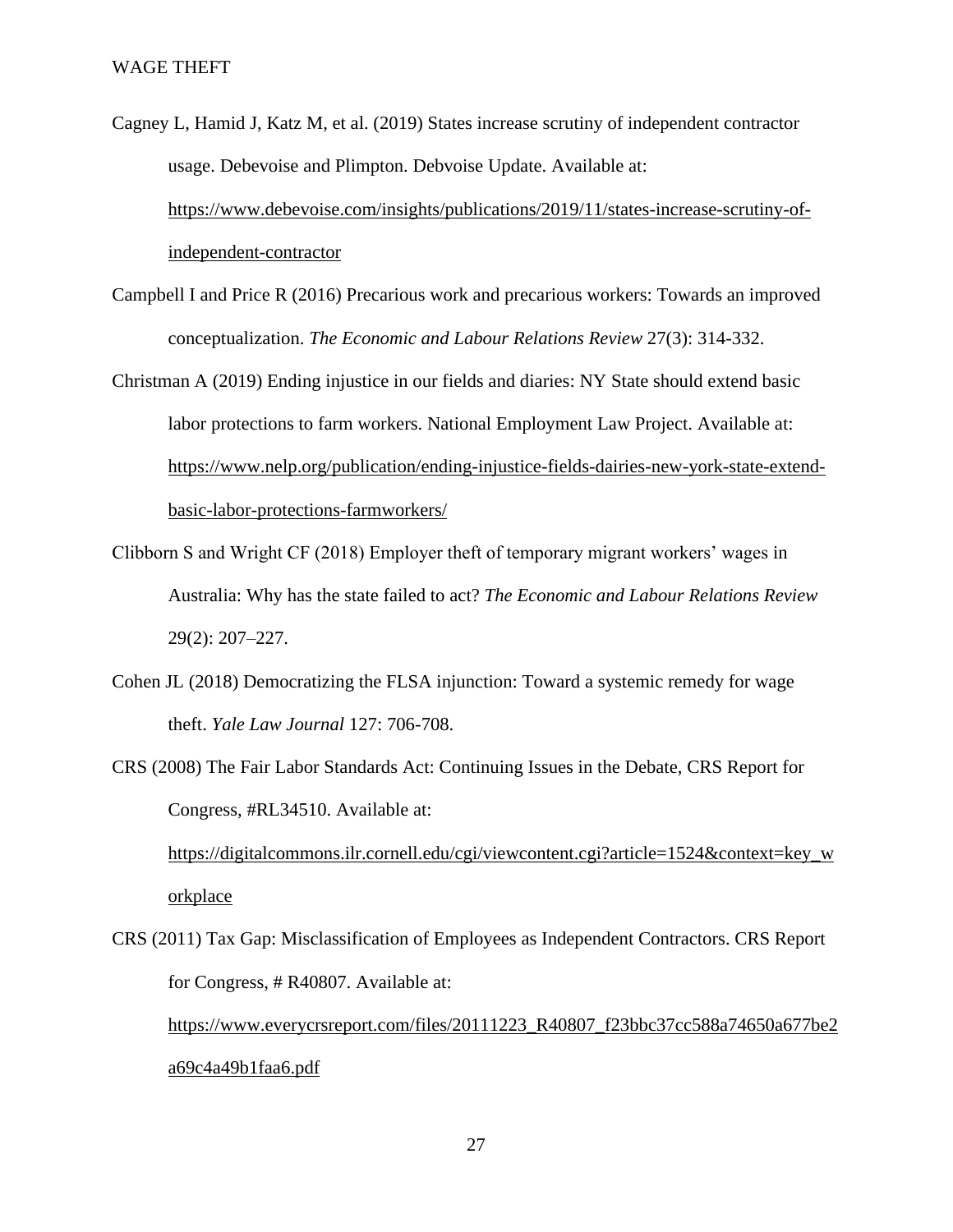- CRS (2013) The Fair Labor Standards Act (FLSA): An Overview, CRS Report for Congress. #R42713. Available at:<https://fas.org/sgp/crs/misc/R42713.pdf>
- CRS (2019a) Summary: S.2101 Wage Theft Prevention and Wage Recovery Act. Available at <https://www.congress.gov/bill/116th-congress/senate-bill/2101>
- CRS (2019b) Summary: S.664 Protecting Workers' Freedom to Organize Act. Available at <https://www.congress.gov/bill/116th-congress/senate-bill/664>
- Cooper D and Kroeger T (2017) Employers steal billions from workers' paychecks each year. Economic Policy Institute. Available at: [https://www.epi.org/publication/employers-steal](https://www.epi.org/publication/employers-steal-billions-from-workers-paychecks-each-year/)[billions-from-workers-paychecks-each-year/](https://www.epi.org/publication/employers-steal-billions-from-workers-paychecks-each-year/)
- Costa D (2019) Immigration enforcement is funded at a much higher rate than labor standards enforcement-and the gap is widening. Economic Policy Institute, Working Economics Blog. Available at: [https://www.epi.org/blog/immigration-enforcement-is-funded-at-a](https://www.epi.org/blog/immigration-enforcement-is-funded-at-a-much-higher-rate-than-labor-standards-enforcement-and-the-gap-is-widening/)[much-higher-rate-than-labor-standards-enforcement-and-the-gap-is-widening/](https://www.epi.org/blog/immigration-enforcement-is-funded-at-a-much-higher-rate-than-labor-standards-enforcement-and-the-gap-is-widening/)
- Department for Professional Employee, AFL-CIO (2016) The misclassification of employees as independent contractors. Factsheet. Available at:

[https://www.dpeaflcio.org/factsheets/misclassification-of-employees-as-independent](https://www.dpeaflcio.org/factsheets/misclassification-of-employees-as-independent-contractors)[contractors](https://www.dpeaflcio.org/factsheets/misclassification-of-employees-as-independent-contractors)

- Doussard M and Gamal A (2016) The rise of wage theft laws: Can community–labor coalitions win victories in State Houses?. *Urban Affairs Review* 52(5): 780-807.
- Eastern Research Group (2014) The social and economic effects of wage violations: Estimates for California and New York. Available at: [https://www.dol.gov/sites/dolgov/files/OASP/legacy/files/WageViolationsReportDecemb](https://www.dol.gov/sites/dolgov/files/OASP/legacy/files/WageViolationsReportDecember2014.pdf) [er2014.pdf](https://www.dol.gov/sites/dolgov/files/OASP/legacy/files/WageViolationsReportDecember2014.pdf)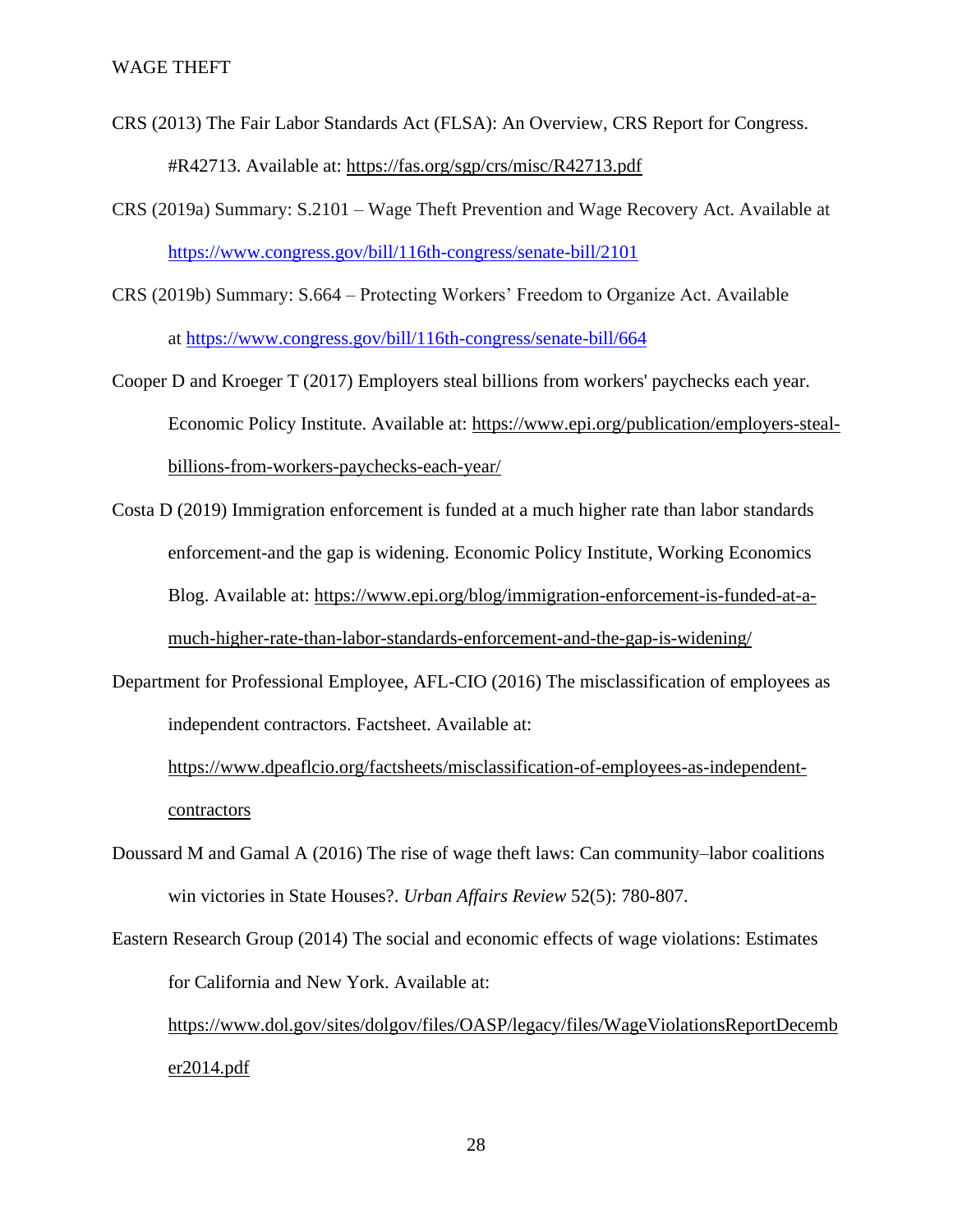- Fine J and Bartley T (2019) Raising the floor: New directions in public and private enforcement of labor standards in the United States. *Journal of Industrial Relations* 61(2): 252-276.
- Fine J and Gordon J (2010) Strengthening labor standards enforcement through partnerships with workers' organizations. *Politics & Society* 38(4): 552-585.
- Franić J (2019) Explaining workers' role in illegitimate wage underreporting practice: Evidence from the European Union. *The Economic and Labour Relations Review* 30(3): 366 –381.
- Galvin DJ (2016) Deterring wage theft: Alt-labor, state politics, and the policy determinants of minimum wage compliance. *Perspectives on Politics* 14(2): 324-350.
- Galvin DJ (2019) From labor law to employment law: The changing politics of workers' rights. *Studies in American Political Development* 33(1): 50-86.
- Goraus‐Tańska K and Lewandowski P (2019) Minimum wage violation in Central and Eastern Europe. *International Labour Review* 158(2): 297-336.
- Griffin S and Wall M (2019) President Trump's anti-worker agenda. Available at: [https://www.americanprogressaction.org/issues/economy/reports/2019/08/28/174893/pres](https://www.americanprogressaction.org/issues/economy/reports/2019/08/28/174893/president-trumps-anti-worker-agenda/) [ident-trumps-anti-worker-agenda/](https://www.americanprogressaction.org/issues/economy/reports/2019/08/28/174893/president-trumps-anti-worker-agenda/)
- Lafer G (2013) The legislative attack on American wages and labor standards, 2011-2012. Economic Policy Institute. Available at: [https://www.epi.org/publication/lafer-landing](https://www.epi.org/publication/lafer-landing-page/)[page/](https://www.epi.org/publication/lafer-landing-page/)
- Leberstein S and Ruckelshaus C (2016) Independent Contractor vs. Employee: Why independent contractor misclassification matters and what we can do to stop it. National Employment Law Project. Available at: [https://www.nelp.org/wp-content/uploads/Policy-Brief-](https://www.nelp.org/wp-content/uploads/Policy-Brief-Independent-Contractor-vs-Employee.pdf)[Independent-Contractor-vs-Employee.pdf](https://www.nelp.org/wp-content/uploads/Policy-Brief-Independent-Contractor-vs-Employee.pdf)

Lee J and Smith A (2019) Regulating wage theft. *Washington Law Review* 94(2): 759-822.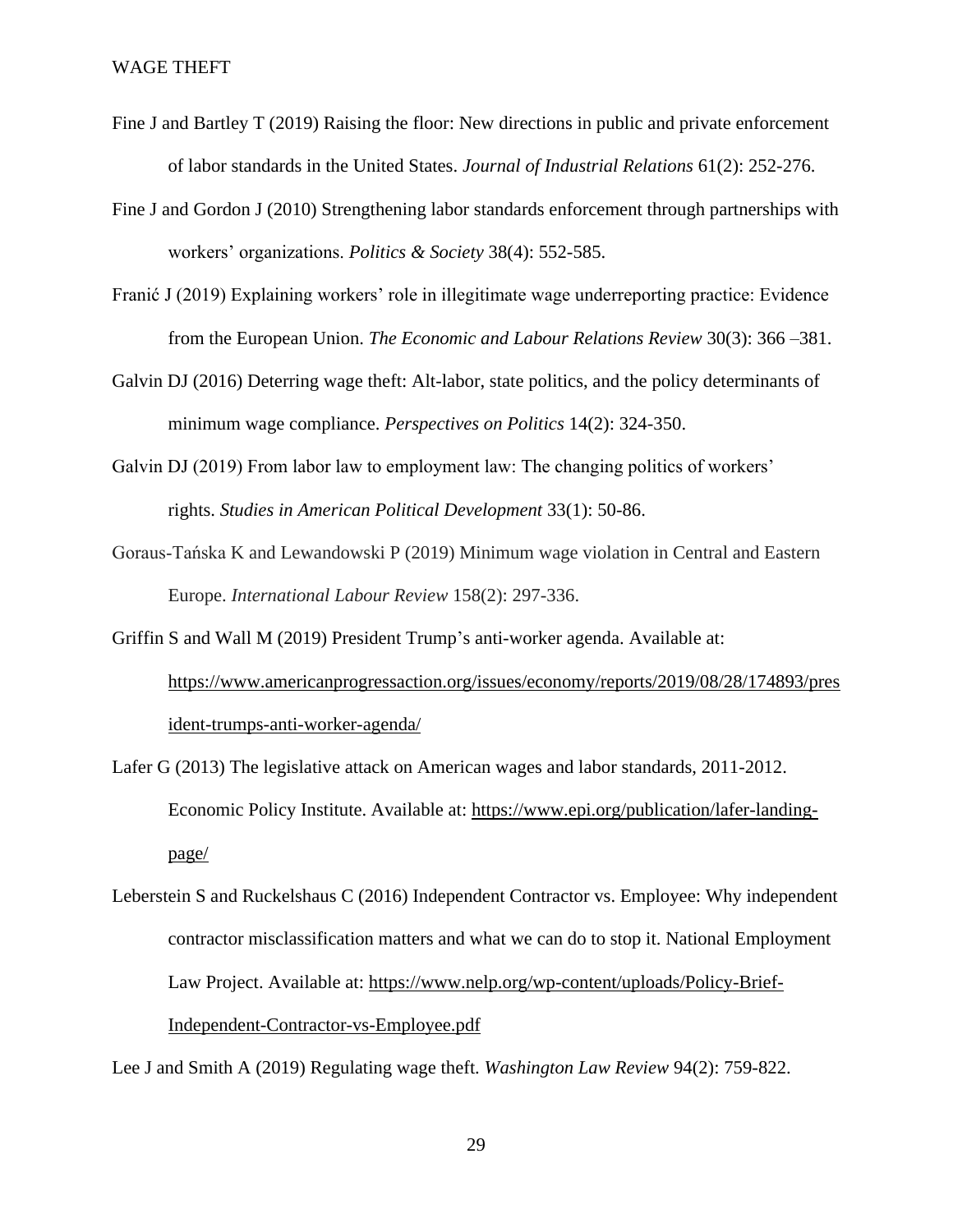- Macdonald F, Bentham E, and Malone J (2018) Wage theft, underpayment and unpaid work in marketised social care. *The Economic and Labour Relations Review* 29(1): 80-96.
- McCarthy J and Prudham S (2004). Neoliberal nature and the nature of neoliberalism. *Geoforum*, *35*(3), 275–283.
- Milkman R (2013) Back to the future? US labour in the new gilded age. *British Journal of Industrial Relations* 51(4): 645-665.
- National Domestic Workers Alliance (2019) National Domestic Workers Bill of Rights. Available at:<https://www.domesticworkers.org/#plax-7>
- Opfer CBL (2019) Uber Hit With \$650 Million Employment Tax Bill in New Jersey. Available at: https://news. bloomberglaw. com/daily-labor-report/uber-hit-with-650-millionemployment-tax-bill-in-new-jersey.
- Ordonez F and Locke M (2014) IRS' 'Safe Harbor' Loophole Frustrates Those Fighting Labor Tax Cheats. McClatchy Washington Bureau. December 14, 2014.
- Palmer P (1995) Outside the law: Agricultural and domestic workers under the fair labor standards act. *Journal of Policy History* 7(4): 416-440.
- Peck J and Theodore N (2012) Politicizing contingent work: Countering neoliberal labor market regulation... from the bottom up? *South Atlantic Quarterly* 111(4): 741-761.
- Peipins LA, Soman A, Berkowitz Z, et al. (2012) The lack of paid sick leave as a barrier to cancer screening and medical care-seeking: results from the National Health Interview Survey. *BMC Public Health* 12(1): 520.
- Peters, J (2008). Labour market deregulation and the decline of labour power in North America and Western Europe. *Policy and Society* 27(1): 83-98.

Sellekaerts B and Welch SW (1983) Noncompliance with the Fair Labor Standards Act: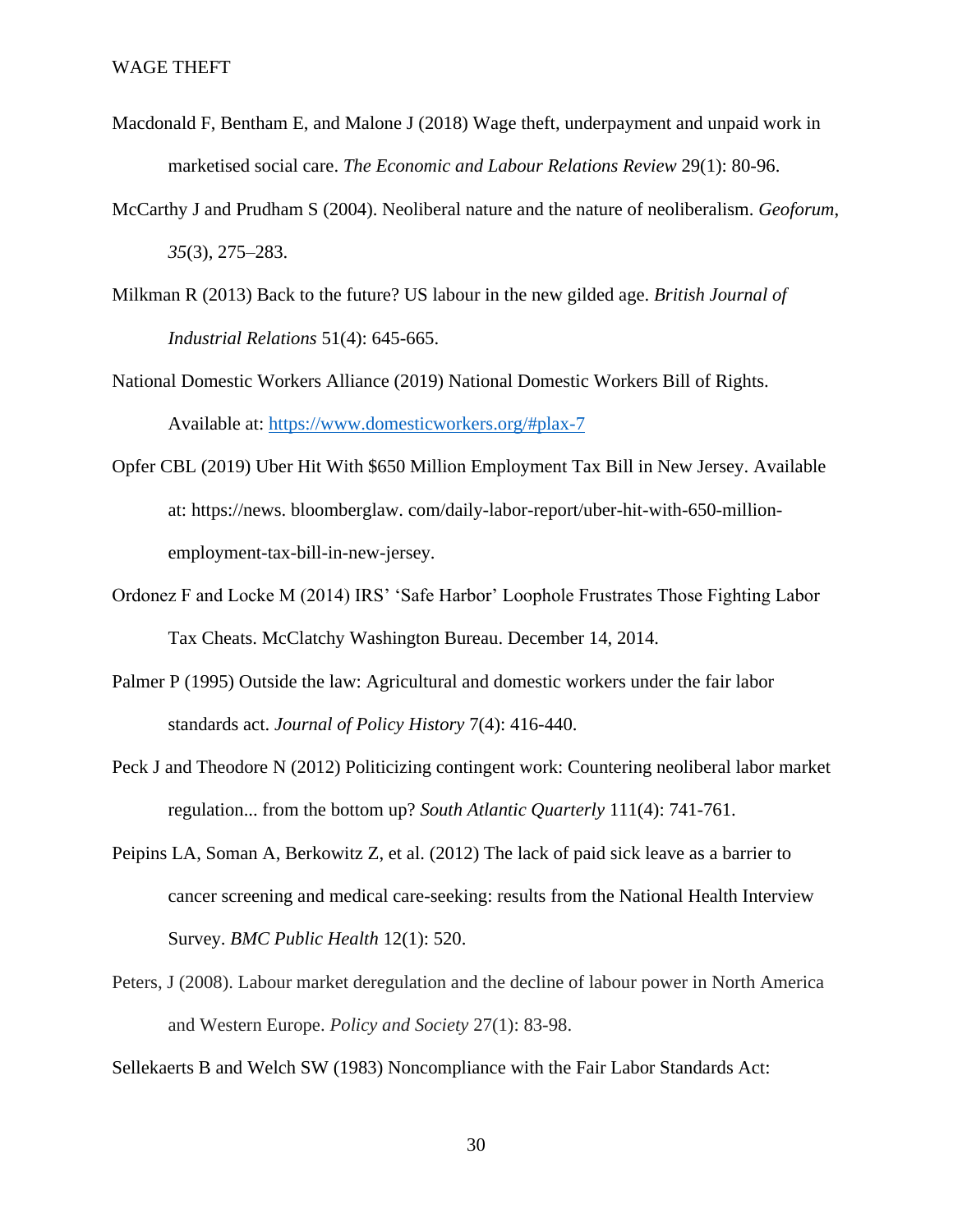Evidence and policy implications. *Labor Studies Journal* 8: 124.

- The National Academies of Sciences, Engineering, and Medicine (2019) Contingent Work and Alternative Work Arrangements. Available at: [https://www.nationalacademies.org/our](https://www.nationalacademies.org/our-work/contingent-work-and-alternate-work-arrangements)[work/contingent-work-and-alternate-work-arrangements](https://www.nationalacademies.org/our-work/contingent-work-and-alternate-work-arrangements)
- U.S. Department of Justice (2018) Employment Tax Enforcement. Available at: <https://www.justice.gov/tax/employment-tax-enforcement-0>
- DOL (2014) News Release: \$10.2M awarded to fund worker misclassification detection, enforcement activities in 19 state unemployment insurance programs. Available at: [https://www.dol.gov/newsroom/releases/eta/eta20140915.](https://www.dol.gov/newsroom/releases/eta/eta20140915)
- DOL (2019) Fact Sheet #17A: Exemption for Executive, Administrative, Professional, Computer & Outside Sales Employees Under the Fair Labor Standards Act (FLSA). Available at: [https://www.dol.gov/sites/dolgov/files/WHD/legacy/files/fs17a\\_overview.pdf](https://www.dol.gov/sites/dolgov/files/WHD/legacy/files/fs17a_overview.pdf)
- DOL (n.d.) *Low wage, high violation industries* (Fiscal Year Data for WHD). Available at: <https://www.dol.gov/agencies/whd/data/charts/low-wage-high-violation-industries>
- DOL (2020) *Economic News Release*: *Union Members Summary*. Available at <https://www.bls.gov/news.release/union2.nr0.htm>
- GAO (2017) Tax gap: IRS needs specific goals and strategies for improving compliance. GAO-18-39. Available at:<https://www.gao.gov/assets/690/688067.pdf>
- Weil D (2011) Enforcing labour standards in fissured workplaces: The US experience. *The Economic and Labour Relations Review* 22(2): 33–54.
- Weil D (2018) Creating a strategic enforcement approach to address wage theft: One academic's journey in organizational change. *Journal of Industrial Relations* 60(3): 437-460.

Weil D (2020) New Laws for the Fissured Workplace. Available at: